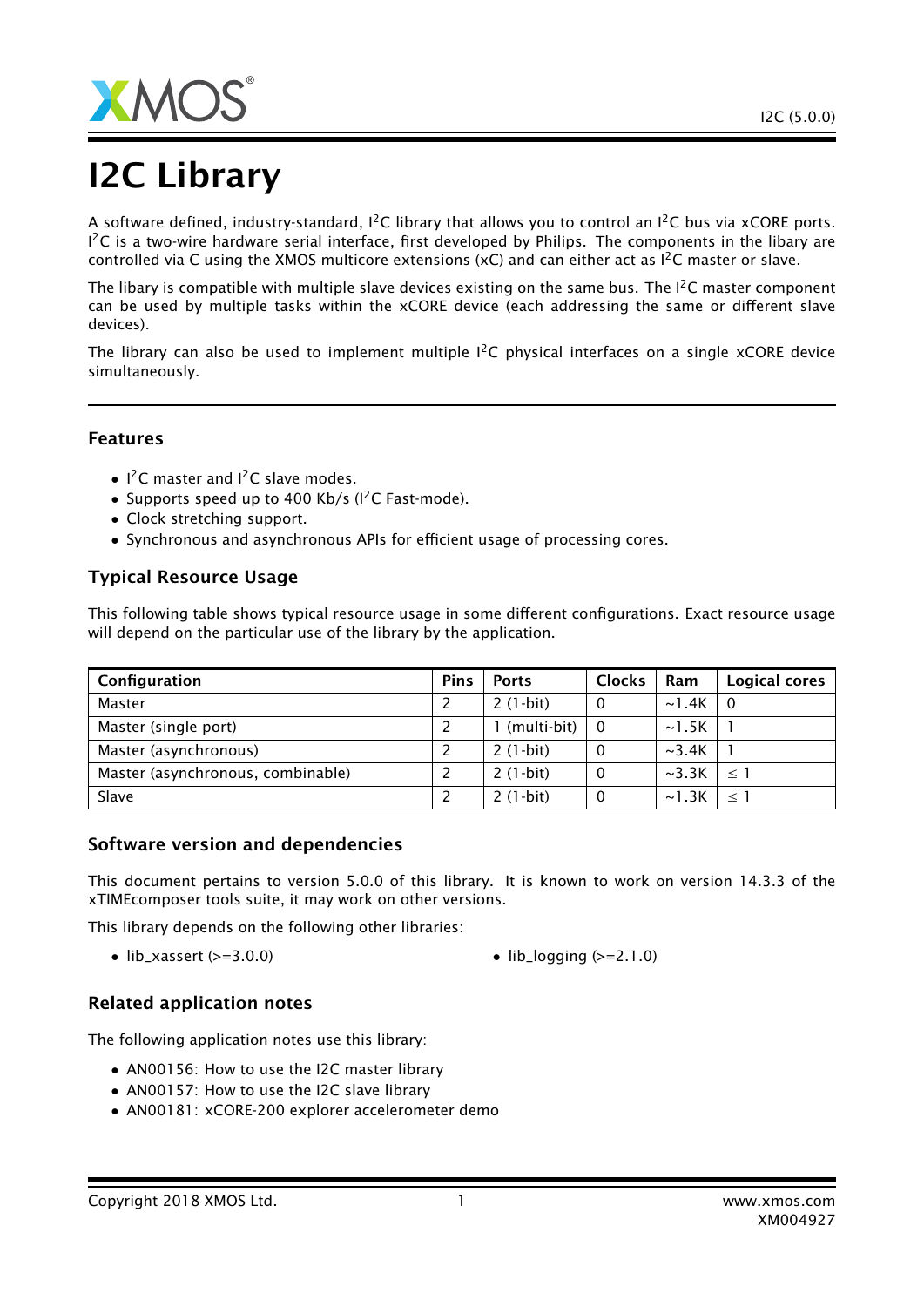

### 1 External signal description

All signals are designed to comply with the timings in the  $I^2C$  specification found here:

[http://www.nxp.com/documents/user\\_manual/UM10204.pdf](http://www.nxp.com/documents/user_manual/UM10204.pdf)

Note that the following optional parts of the I2C specification are *not* supported:

- Multi-master arbitration
- 10-bit slave addressing
- General call addressing
- Software reset
- START byte
- Device ID
- Fast-mode Plus, High-speed mode, Ultra Fast-mode

I <sup>2</sup>C consists of two signals: a clock line (SCL) and a data line (SDA). Both these signals are *open-drain* and require external resistors to pull the line up if no device is driving the signal down. The correct value for the resistors can be found in the  $I^2C$  specification.



Figure 1: I<sup>2</sup>C open-drain layout

Transactions on the line occur between a *master* and a *slave*. The master always drives the clock (though the slave can delay the transaction at any point by holding the clock line down). The master initiates a transaction with a start bit (consisting of driving the data line from high to low whilst the clock line is high). It will then clock out a seven-bit device address followed by a read/write bit. The master will then drive one more clock pulse during which the slave can either ACK (drive the line low), accepting the transaction or NACK (leave the line high). This sequence is shown in Figure [2.](#page-1-0)



<span id="page-1-0"></span>

If the read/write bit of the transaction start is 1 then the master will execute a sequence of reads. Each read consists of the master driving the clock whilst the slave drives the data for 8-bits (most significant bit first). At the end of each byte, the master drives another clock pulse and will either drive either an ACK (0) or NACK (1) signal on the data line. When the master drives a NACK signal, the sequence of reads is complete. A read byte sequence is show in Figure [3](#page-2-0)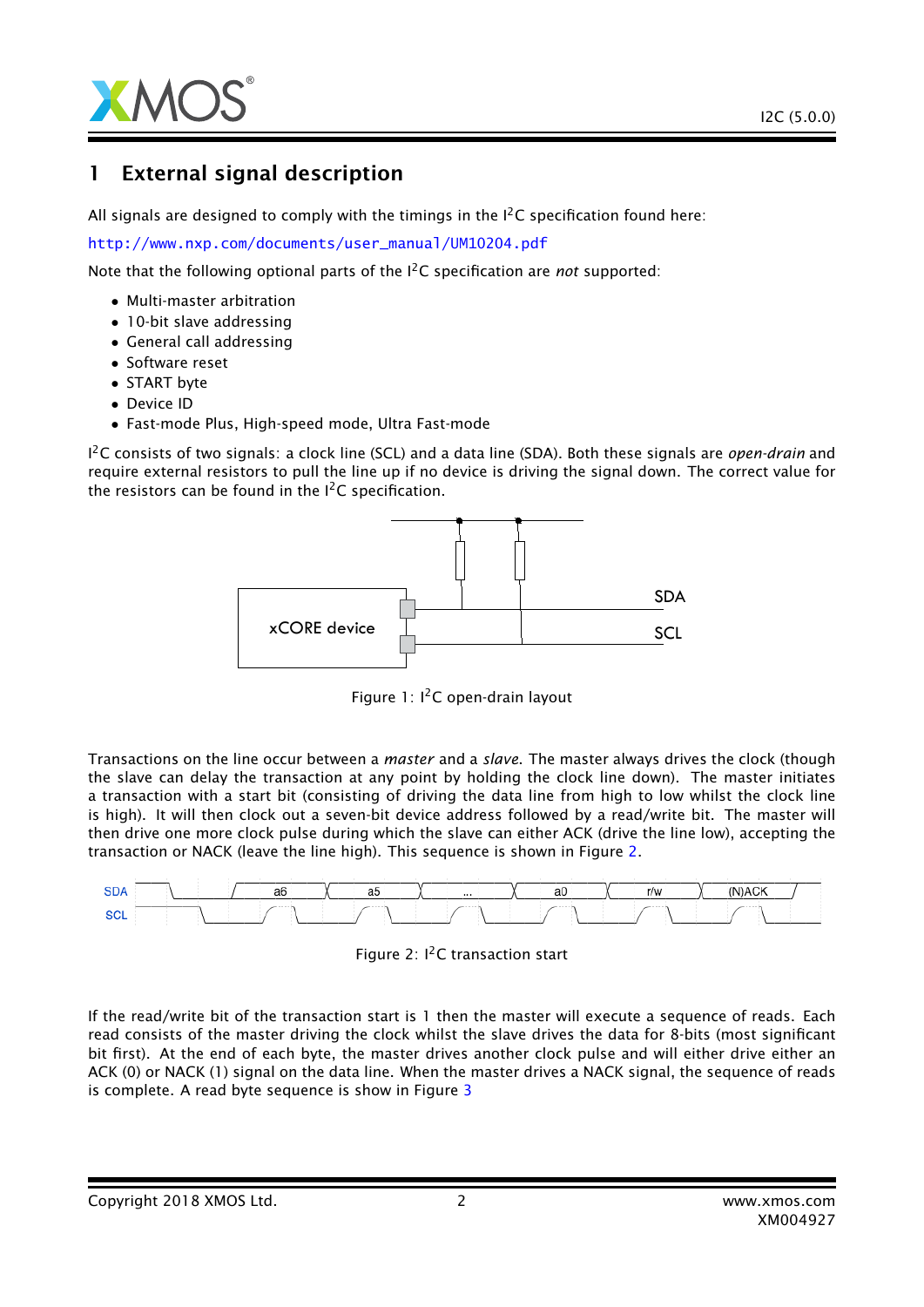

<span id="page-2-0"></span>Figure 3:  $I^2C$  read byte

If the read/write bit of the transaction start is 0 then the master will execute a sequence of writes. Each write consists of the master driving the clock whilst and also driving the data for 8-bits (most significant bit first). At the end of each byte, the master drives another clock pulse and the slave will either drive either an ACK (0) (signalling that it can accept more data) or a NACK (1) (signalling that it cannot accept more data) on the data line. After the ACK/NACK signal, the master can complete the transaction with a stop bit or repeated start. A write byte sequence is show in Figure [4](#page-2-1)



<span id="page-2-1"></span>Figure 4: I<sup>2</sup>C write byte

After a transaction is complete, the master may start a new transaction (a *repeated start*) or will send a stop bit consisting of releasing the data line so that it floats from low to high whilst the clock line is high (see Figure [5\)](#page-2-2).



<span id="page-2-2"></span>Figure 5:  $I^2C$  stop bit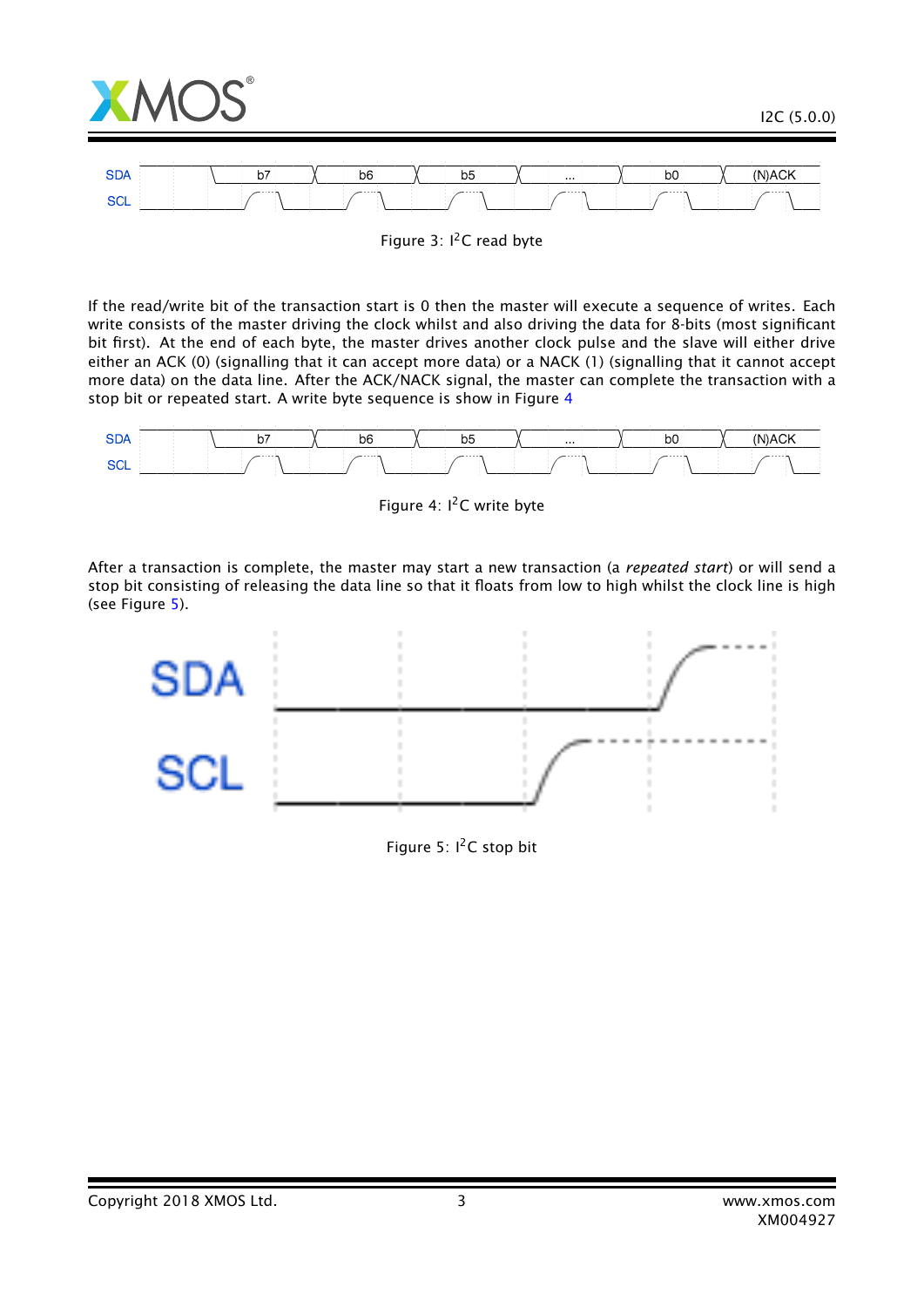

### 1.1 Connecting to the xCORE device

When the xCORE is the  $I^2C$  master, the normal configuration is to connect the clock and data lines to different 1-bit ports as shown in Figure [6.](#page-3-0)



<span id="page-3-0"></span>Figure 6:  $I<sup>2</sup>C$  master (1-bit ports)

It is possible to connect both lines to different bits of a multi-bit port as shown in Figure [7.](#page-3-1) This is useful if other constraints limit the use of one bit ports. However the following should be taken into account:

- On L-series and U-series devices in this configuration, the xCORE can only perform write transactions to the  $I^2C$  bus.
- On L-series and U-series clock stretching is not supported in this configuration.
- The other bits of the multi-bit port cannot be used for any other function.

The restrictions on reading and clock stretching do not apply to xCORE-200 devices.



<span id="page-3-1"></span>Figure 7:  $I^2C$  master (single n-bit port)

When the xCORE is acting as <sup>12</sup>C slave the two lines *must* be connected to two 1-bit ports (as shown in Figure [8\)](#page-3-2).

|              | 1 bit |  |
|--------------|-------|--|
| xCORE device | port  |  |
|              | 1 bit |  |
|              | port  |  |

<span id="page-3-2"></span>Figure 8:  $I^2C$  slave connection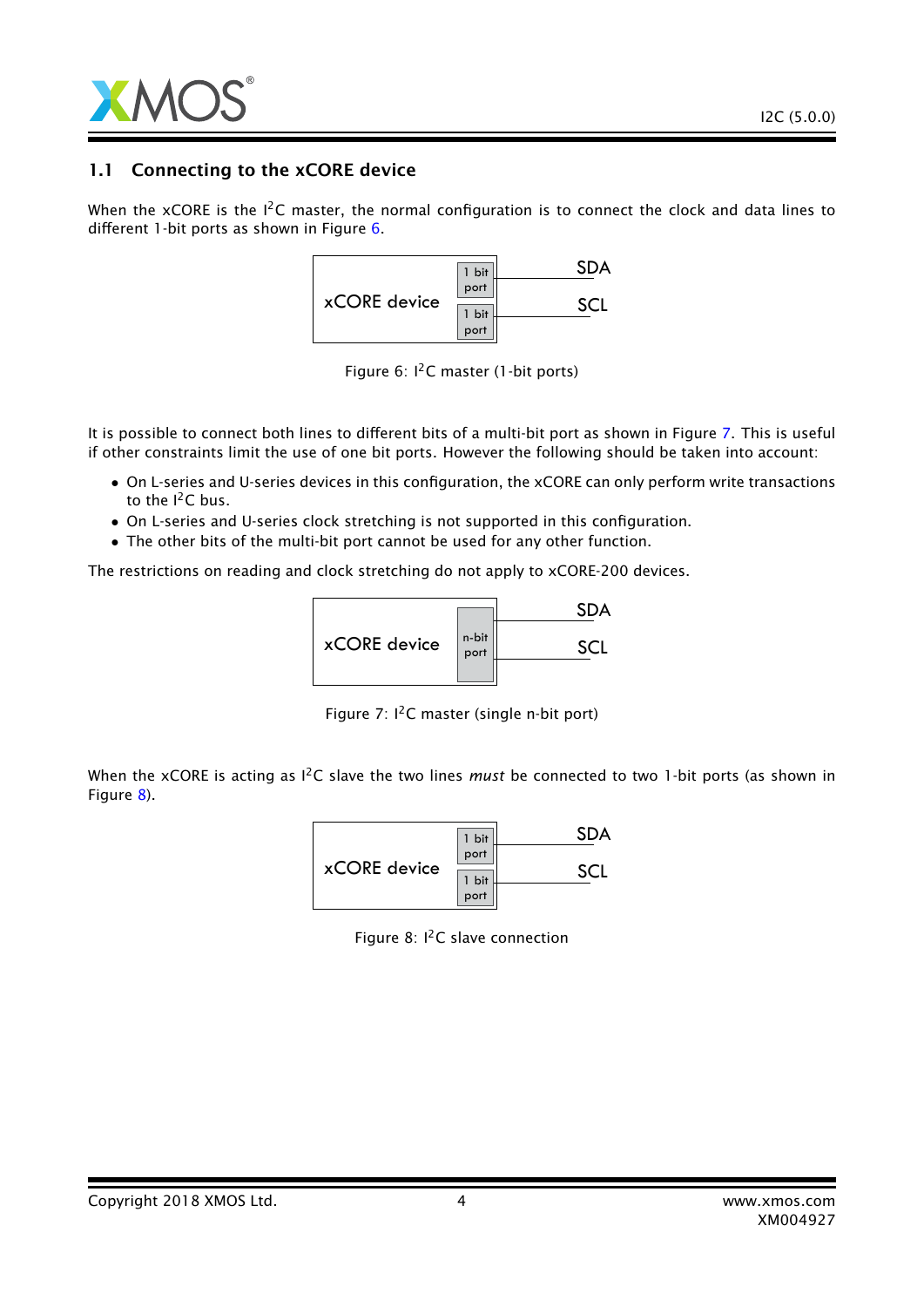

### 2 Usage

#### $2.1$ <sup>12</sup>C master synchronous operation

There are two types of interface for  $I^2C$  masters: synchronous and asynchronous.

The synchronous API provides blocking operation. Whenever a client makes a read or write call the operation will complete before the client can move on - this will occupy the core that the client code is running on until the end of the operation. This method is easy to use, has low resource use and is very suitable for applications such as setup and configuration of attached peripherals.

 $1^2$ C masters are instantiated as parallel tasks that run in a par statement. For synchronous operation, the application can connect via an interface connection using the i2c\_master\_if interface type:



Figure 9:  $I^2C$  master task diagram

For example, the following code instantiates an  $I^2C$  master and connects to it

```
port p_scl = XS1_PORT_1E;
port p_sda = XS1_PORT_1F;
int main(void) {
 i2c_master_if i2c[1];
 static const uint8_t target_device_addr = 0x3c;
 par {
    i2c_master(i2c, 1, p_scl, p_sda, 100);
    my_application(i2c[0], target_device_addr);
 }
 return 0;
}
```
For the single multi-bit port version of  $I^2C$  the top level instantiation would look like

```
port p_i2c = XS1_PORT_4C;int main(void) {
 i2c_master_if i2c[1];
 static const uint8_t target_device_addr = 0x3c;
 par {
   i2c_master_single_port(i2c, 1, p_i2c, 100, 1, 3, 0);
   my_application(i2c[0], target_device_addr);
 }
  return 0;
}
```
Note that the connection is an array of interfaces, so several tasks can connect to the same master.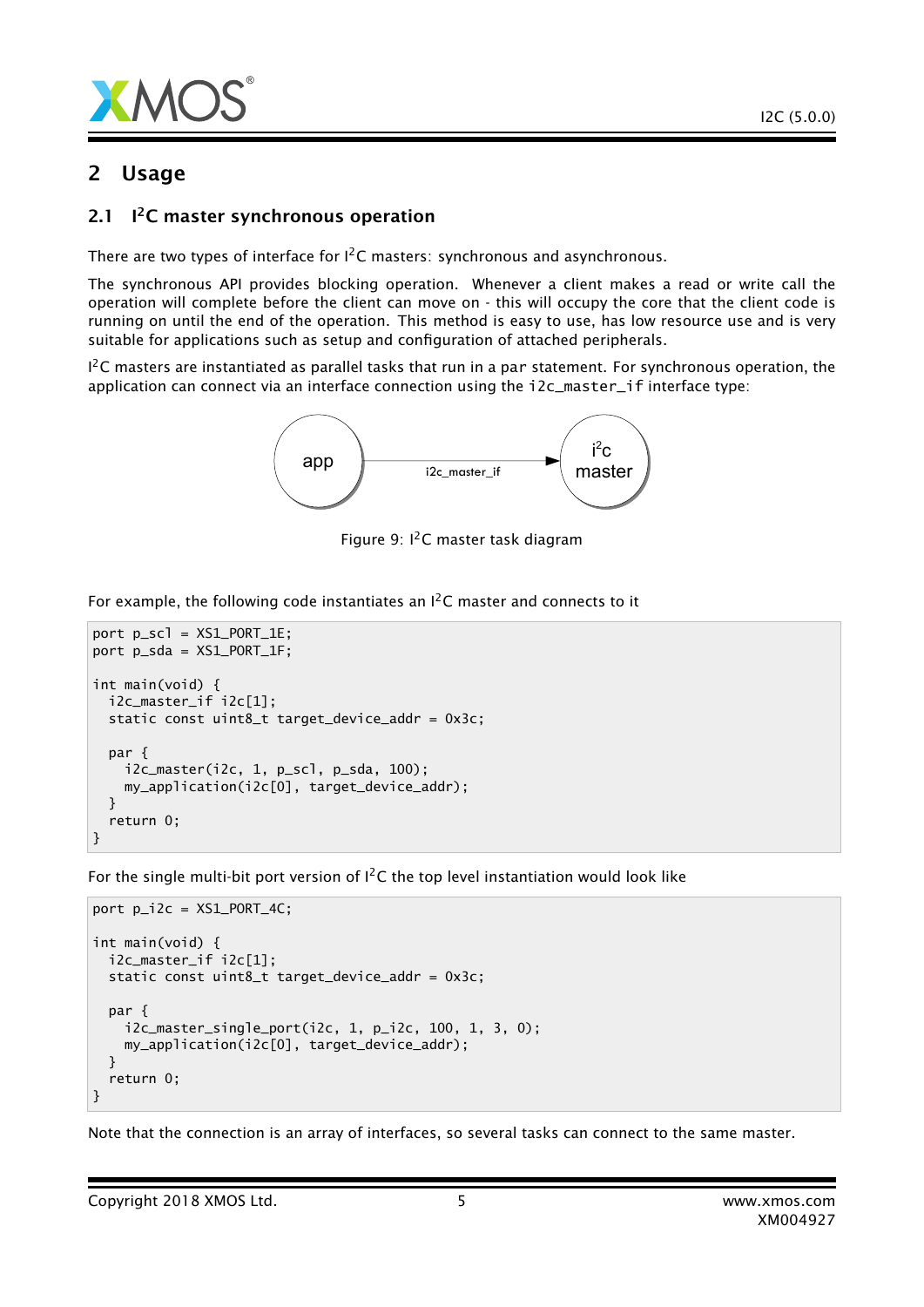

The application can use the client end of the interface connection to perform  $l^2C$  bus operations e.g.

```
void my_application(client i2c_master_if i2c, uint8_t target_device_addr) {
   uint8_t data[2];
   i2c.read(target_device_addr, data, 2, 1);
   printf("Read data %d, %d from the bus.\n", data[0], data[1]);
}
```
Here the operations such as i2c.read will block until the operation is completed on the bus. More information on interfaces and tasks can be be found in the XMOS Programming Guide (see [XM-004440-](http://www.xmos.com/doc/XM-004440-PC/latest#programming-guide) [PC\)](http://www.xmos.com/doc/XM-004440-PC/latest#programming-guide). By default the  $I^2C$  synchronous master mode component does not use any logical cores of its own. It is a *distributed* task which means it will perform its function on the logical core of the application task connected to it (provided the application task is on the same tile as the  $l^2C$  ports).

### 2.2 I<sup>2</sup>C master asynchronous operation

The synchronous API will block your application until the bus operation is complete. In cases where the application cannot afford to wait for this long the asynchronous API can be used.

The asynchronous API offloads operations to another task. Calls are provided to initiate reads and writes. Notifications are provided when the operation completes. This API requires more management in the application but can provide much more efficient operation. It is particularly suitable for applications where the  $I^2C$  bus is being used for continuous data transfer.

Setting up an asynchronous  $1^2C$  master component is done in the same manner as the synchronous component.

```
port p_scl = XS1_PORT_1E;
port p_sda = XS1_PORT_1F;
#define BUFFER_BYTES 100
int main(void) {
 i2c_master_async_if i2c[1];
 static const uint8_t target_device_addr = 0x3c;
 par {
    i2c_master_async(i2c, 1, p_scl, p_sda, 100, BUFFER_BYTES);
    my_application(i2c[0], target_device_addr);
 }
 return 0;
}
```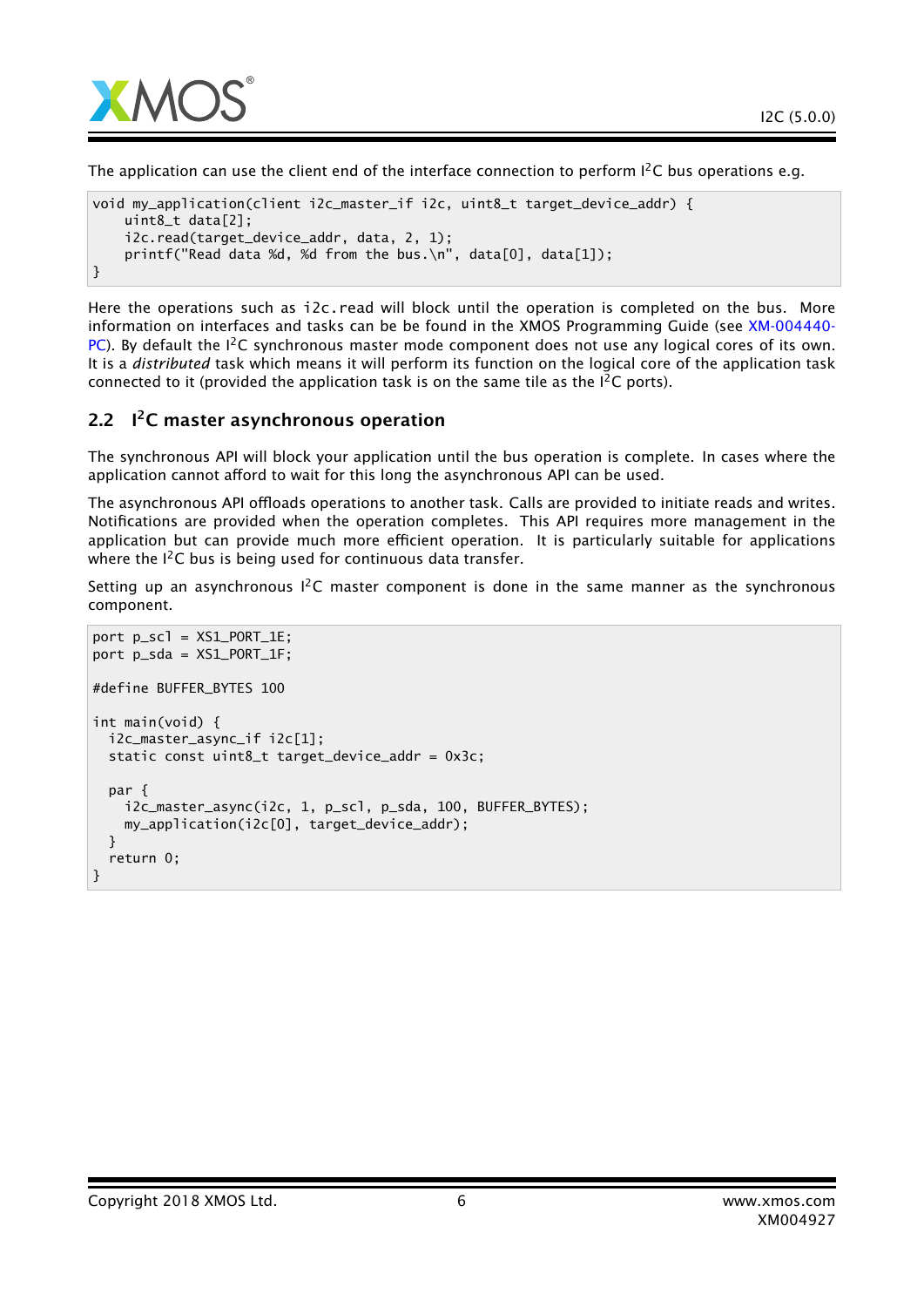

The application can then use the asynchronous API to offload bus operations to the  $I^2C$  master. For example, the following code repeatedly calculates *BUFFER\_BYTES* bytes to send over the bus.

```
void my_application(client i2c_master_async_if i2c, uint8_t target_device_addr) {
 uint8_t buffer[BUFFER_BYTES];
  // Create and send initial block of data
  my_application_fill_buffer(buffer);
  i2c.write(target_device_addr, buffer, BUFFER_BYTES, 1);
  // Start computing the next block of data
  my_application_fill_buffer(buffer);
 while (1) {
    select {
      case i2c.operation_complete():
        size_t num_bytes_sent;
        i2c_res_t result = i2c.get_write_result(num_bytes_sent);
       if (num_bytes_sent != BUFFER_BYTES) {
          my_application_handle_bus_error(result);
        }
        // Offload the next data bytes to be sent
        i2c.write(target_device_addr, buffer, BUFFER_BYTES, 1);
        // Compute the next block of data
       my_application_fill_buffer(buffer);
       break;
   }
 }
}
```
Here the calculation of my\_application\_fill\_buffer will overlap with the sending of data by the other task.

### 2.3 Repeated start bits

The library supports repeated start bits. The read and write functions allow the application to specify whether to send a stop bit at the end of the transaction. If this is set to 0 then no stop bit is sent and the next transaction will begin with a repeated start bit e.g.

```
void my_application(client i2c_master_if i2c, uint8_t target_device_addr) {
 uint8_t data[2] = { 0x1, 0x2 };size_t num_bytes_sent = 0;
 // Do a write operation with no stop bit
 i2c.write(target_device_addr, data, 2, num_bytes_sent, 0);
 // This operation will begin with a repeated start bit
 i2c.read(target_device_addr, data, 2, 1);
 printf("Read data %d, %d from the bus.\n", data[0], data[1]);
}
```
Note that if no stop bit is sent then no other client using the same  $I^2C$  master can send or receive data. They will block until a stop bit is sent.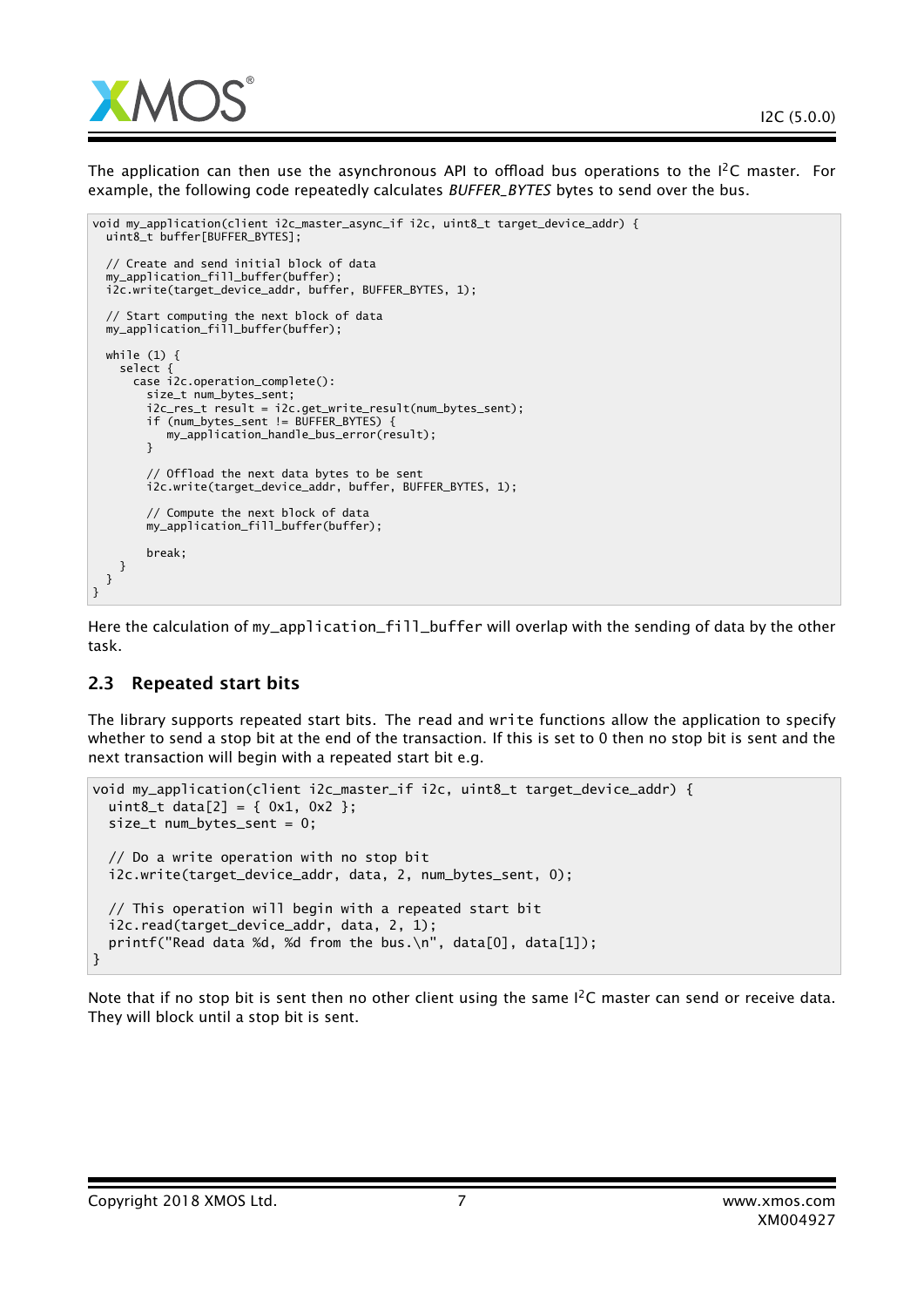

### 2.4 I<sup>2</sup>C slave library usage

 $1^2$ C slaves are instantiated as parallel tasks that run in a par statement. The application can connect via an interface connection.



Figure 10:  $I^2C$  slave task diagram

For example, the following code instantiates an I<sup>2</sup>C slave and connects to it.

```
port p_scl = XS1_PORT_1E;
port p_sda = XS1_PORT_1F;
int main(void) {
 static const uint8_t device_addr = 0x3c;
 i2c_slave_callback_if i2c;
 par {
   i2c_slave(i2c, p_scl, p_sda, device_addr);
   my_application(i2c);
 }
 return 0;
}
```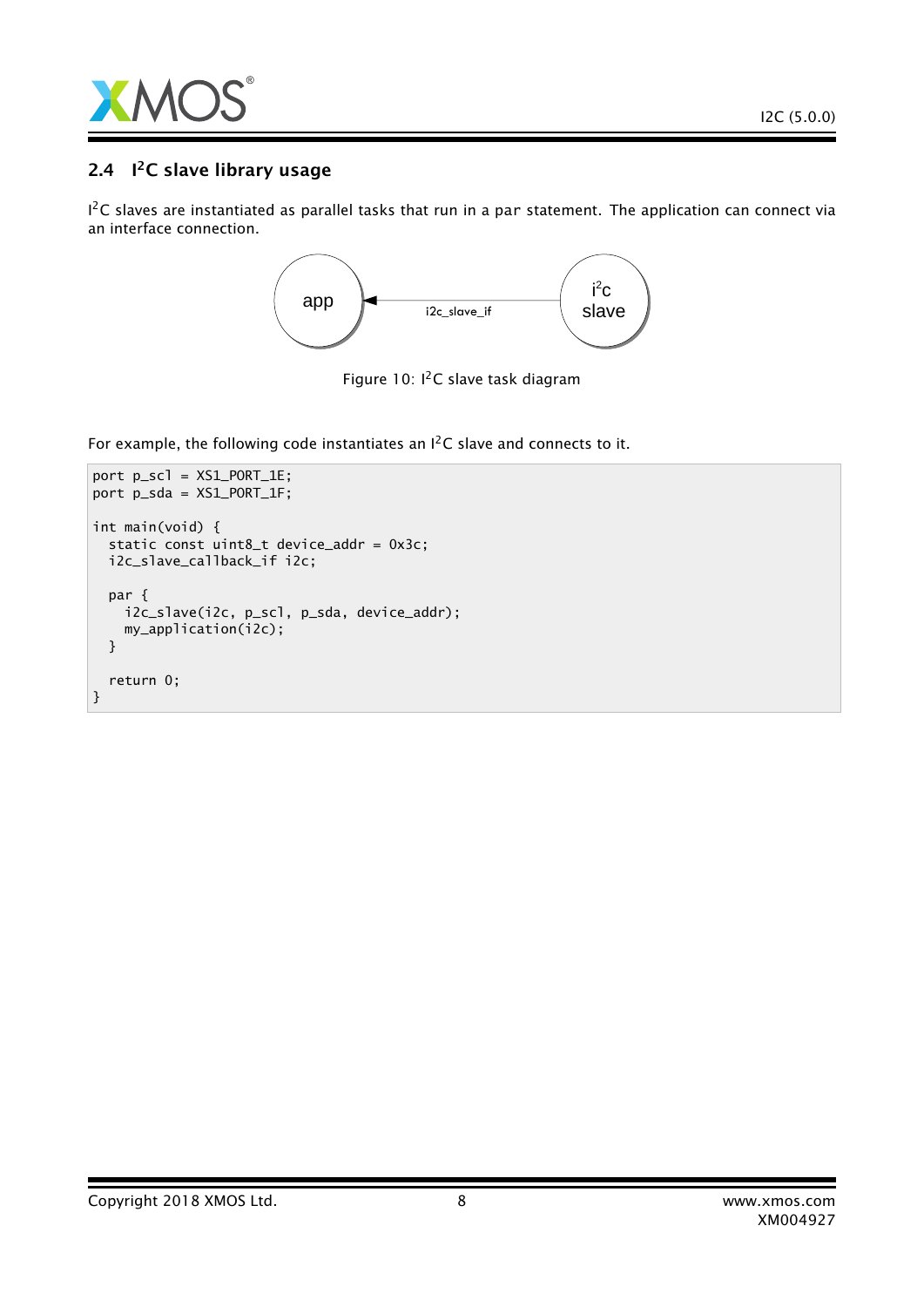

The slave acts as the client of the interface connection. This means it can "callback" to the application to respond to requests from the bus master. For example, the my\_application function above needs to respond to the calls e.g.

```
void my_application(server i2c_slave_callback_if i2c) {
 while (1) {
   select {
   case i2c.ack_read_request() -> i2c_slave_ack_t response:
      response = I2C_SLAVE_ACK;
     break;
   case i2c.ack_write_request() -> i2c_slave_ack_t response:
      response = I2C_SLAVE_ACK;
     break;
   case i2c.master_sent_data(uint8_t data) -> i2c_slave_ack_t response:
     // handle write to device here, set response to NACK for the
      // last byte of data in the transaction.
     break;
   case i2c.master_requires_data() -> uint8_t data:
      // handle read from device here
     break;
   case i2c.stop_bit():
     break;
   }
 }
}
```
More information on interfaces and tasks can be be found in the XMOS Programming Guide (see [XM-](http://www.xmos.com/doc/XM-004440-PC/latest#programming-guide)[004440-PC\)](http://www.xmos.com/doc/XM-004440-PC/latest#programming-guide).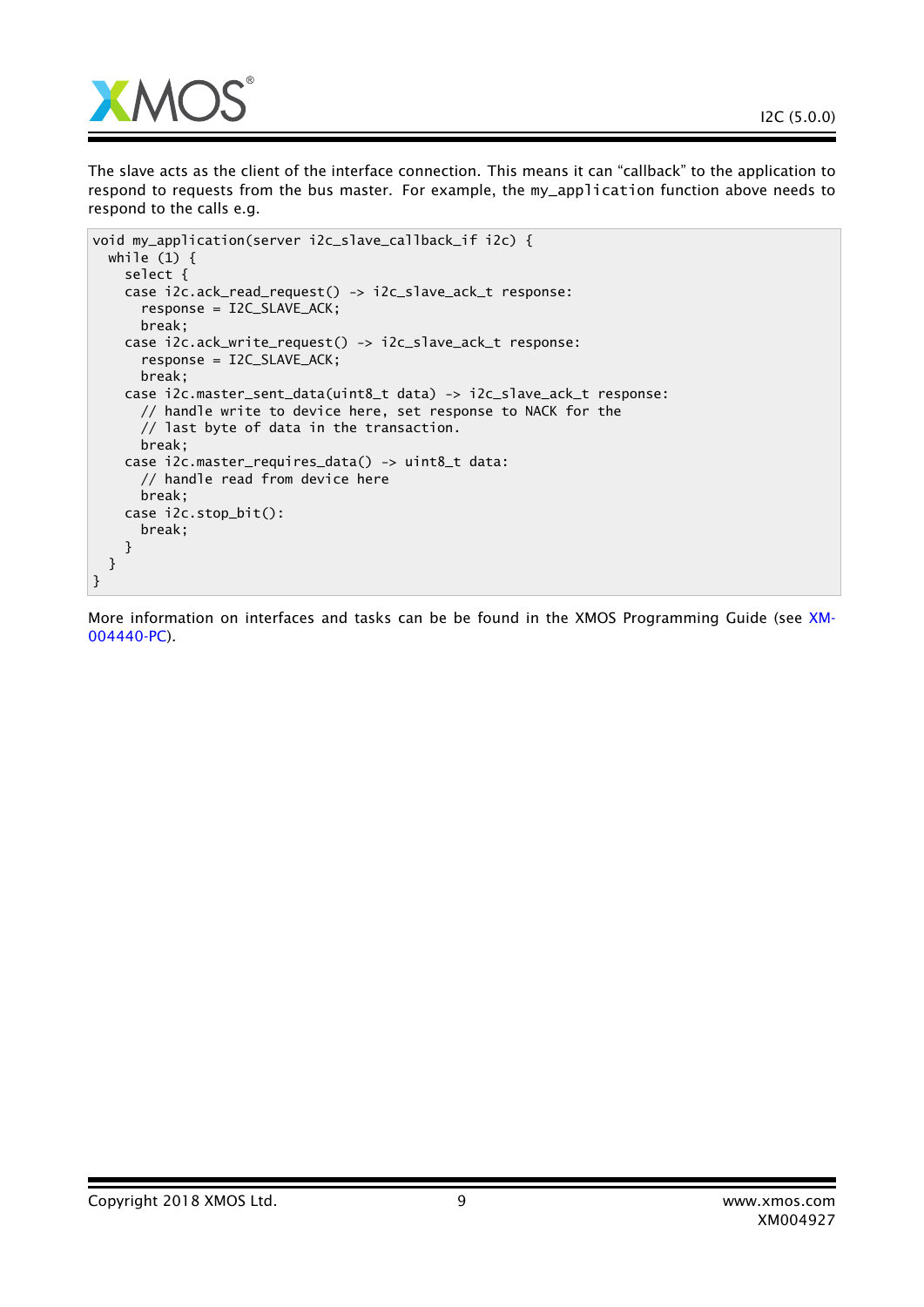

### 3 Master API

All I<sup>2</sup>C master functions can be accessed via the i2c.h header:

#include <i2c.h>

You will also have to add lib\_i2c to the USED\_MODULES field of your application Makefile.

### 3.1 Creating an I<sup>2</sup>C master instance

| <b>Function</b>    | i2c_master                                                                                                                                                         |                                                                    |
|--------------------|--------------------------------------------------------------------------------------------------------------------------------------------------------------------|--------------------------------------------------------------------|
| <b>Description</b> | Implements I2C on the i2c_master_if interface using two ports.                                                                                                     |                                                                    |
| <b>Type</b>        | [[distributable]]<br>void<br>i2c_master(server interface i2c_master_if i[n],<br>size_t n,<br>port p_scl,<br>port p_sda,<br>static const unsigned kbits_per_second) |                                                                    |
| <b>Parameters</b>  | i                                                                                                                                                                  | an array of server interface connections for clients to connect to |
|                    | n                                                                                                                                                                  | the number of clients connected                                    |
|                    | $p\_sc1$                                                                                                                                                           | the SCL port of the I2C bus                                        |
|                    | p_sda                                                                                                                                                              | the SDA port of the I2C bus                                        |
|                    | kbits_per_second                                                                                                                                                   | the speed of the I2C bus                                           |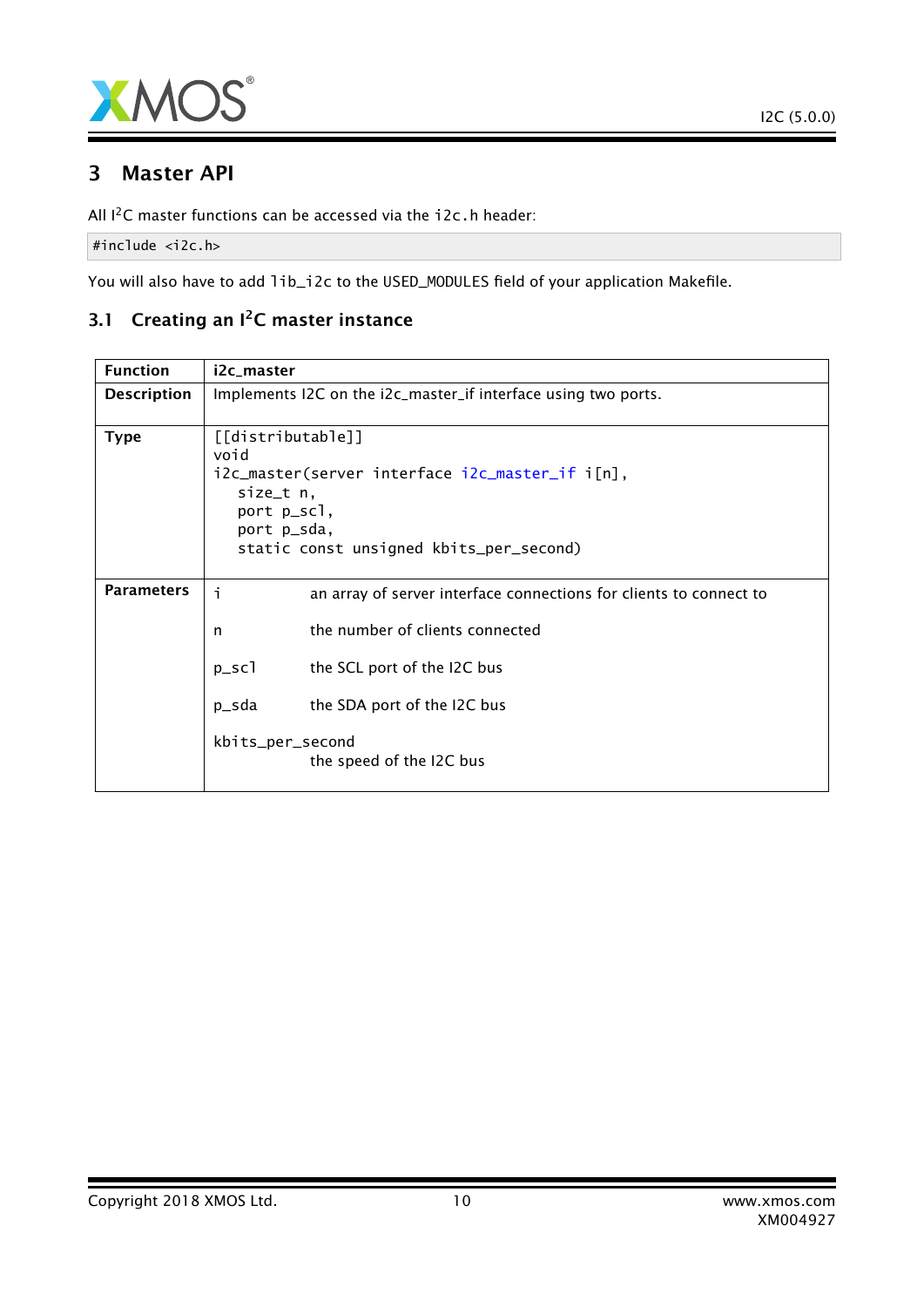

 $\overline{\phantom{0}}$ 

| <b>Function</b>    | i2c_master_single_port                                                                                                                                                                                                                                                                                       |
|--------------------|--------------------------------------------------------------------------------------------------------------------------------------------------------------------------------------------------------------------------------------------------------------------------------------------------------------|
| <b>Description</b> | Implements I2C on a single multi-bit port.<br>This function implements an I2C master bus using a single port. It is only supported<br>on xCORE-200 devices.                                                                                                                                                  |
| <b>Type</b>        | [[distributable]]<br>void<br>i2c_master_single_port(server interface i2c_master_if c[n],<br>static const size_t n,<br>port p_i2c,<br>static const unsigned kbits_per_second,<br>static const unsigned scl_bit_position,<br>static const unsigned sda_bit_position,<br>static const unsigned other_bits_mask) |
| <b>Parameters</b>  | an array of server interface connections for clients to connect to<br>C<br>the number of clients connected<br>n                                                                                                                                                                                              |
|                    | $p_i 2c$<br>the multi-bit port containing both SCL and SDA. the bit positions<br>of SDA and SCL are configured using the sda_bit_position and<br>scl_bit_position arguments.                                                                                                                                 |
|                    | kbits_per_second<br>the speed of the I2C bus                                                                                                                                                                                                                                                                 |
|                    | sda_bit_position<br>the bit of the SDA line on the port                                                                                                                                                                                                                                                      |
|                    | scl_bit_position<br>the bit of the SCL line on the port                                                                                                                                                                                                                                                      |
|                    | other_bits_mask<br>a value that is ORed into the port value driven to p_i2c. The SDA and<br>SCL bit values for this variable must be set to 0. Note that p_i2c is<br>configured with set_port_drive_low() and therefore external pullup<br>resistors are required to produce a value 1 on a bit.             |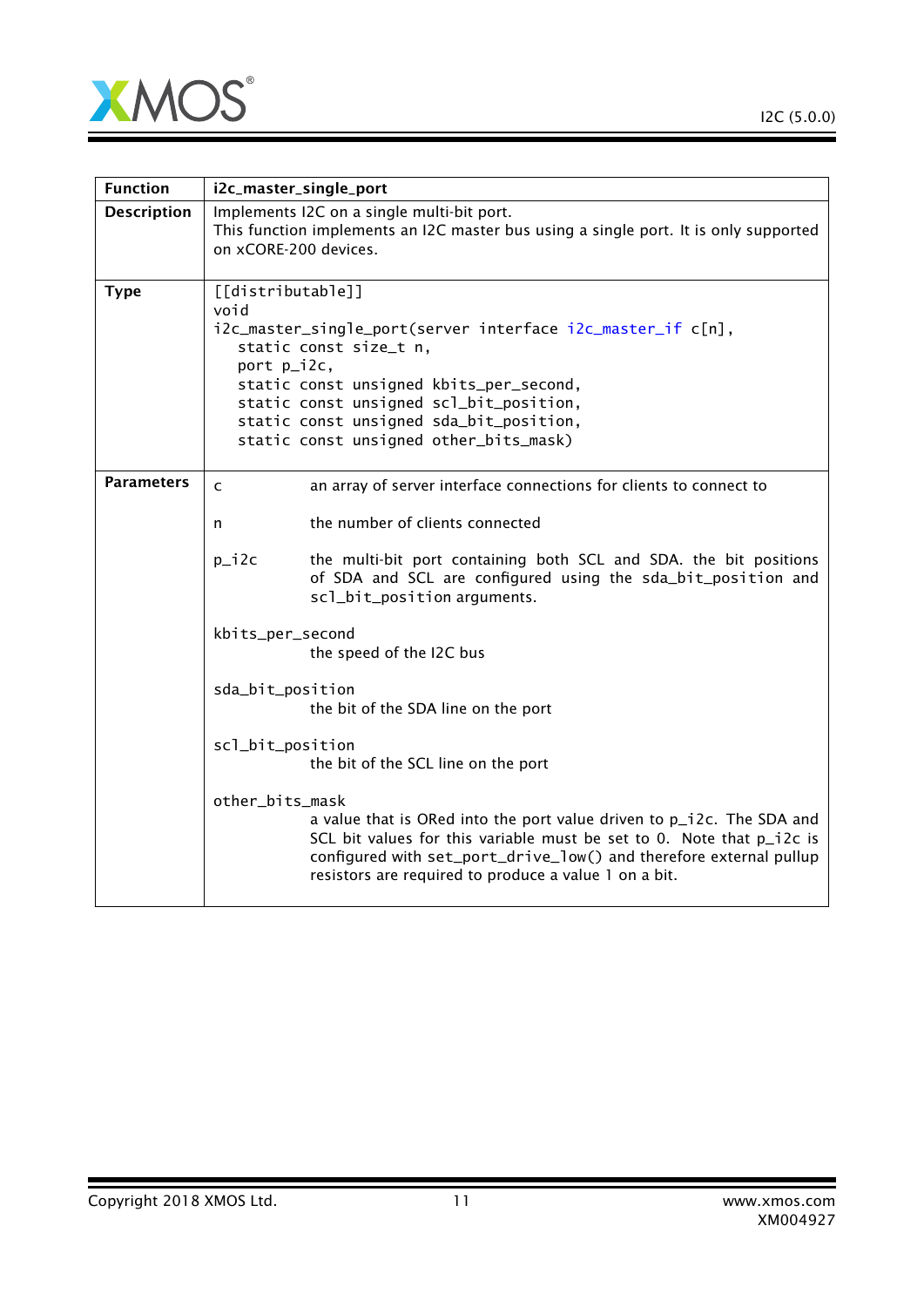

 $\overline{\phantom{0}}$ 

| <b>Function</b>    | i2c_master_async                                                                                                                                                                                       |  |
|--------------------|--------------------------------------------------------------------------------------------------------------------------------------------------------------------------------------------------------|--|
| <b>Description</b> | I2C master component (asynchronous API).<br>This function implements I2C and allows clients to asynchronously perform opera-<br>tions on the bus.                                                      |  |
| <b>Type</b>        | void<br>i2c_master_async(server interface i2c_master_async_if i[n],<br>size_t n,<br>port p_scl,<br>port p_sda,<br>static const unsigned kbits_per_second,<br>static const size_t max_transaction_size) |  |
| <b>Parameters</b>  | i.<br>the interfaces to connect the component to its clients                                                                                                                                           |  |
|                    | the number of clients connected to the component<br>n                                                                                                                                                  |  |
|                    | $p\_sc1$<br>the SCL port of the I2C bus                                                                                                                                                                |  |
|                    | the SDA port of the I2C bus<br>p_sda                                                                                                                                                                   |  |
|                    | kbits_per_second<br>the speed of the I2C bus                                                                                                                                                           |  |
|                    | max_transaction_size<br>the size of the local buffer in bytes. Any transactions exceeding this<br>size will cause a run-time exception.                                                                |  |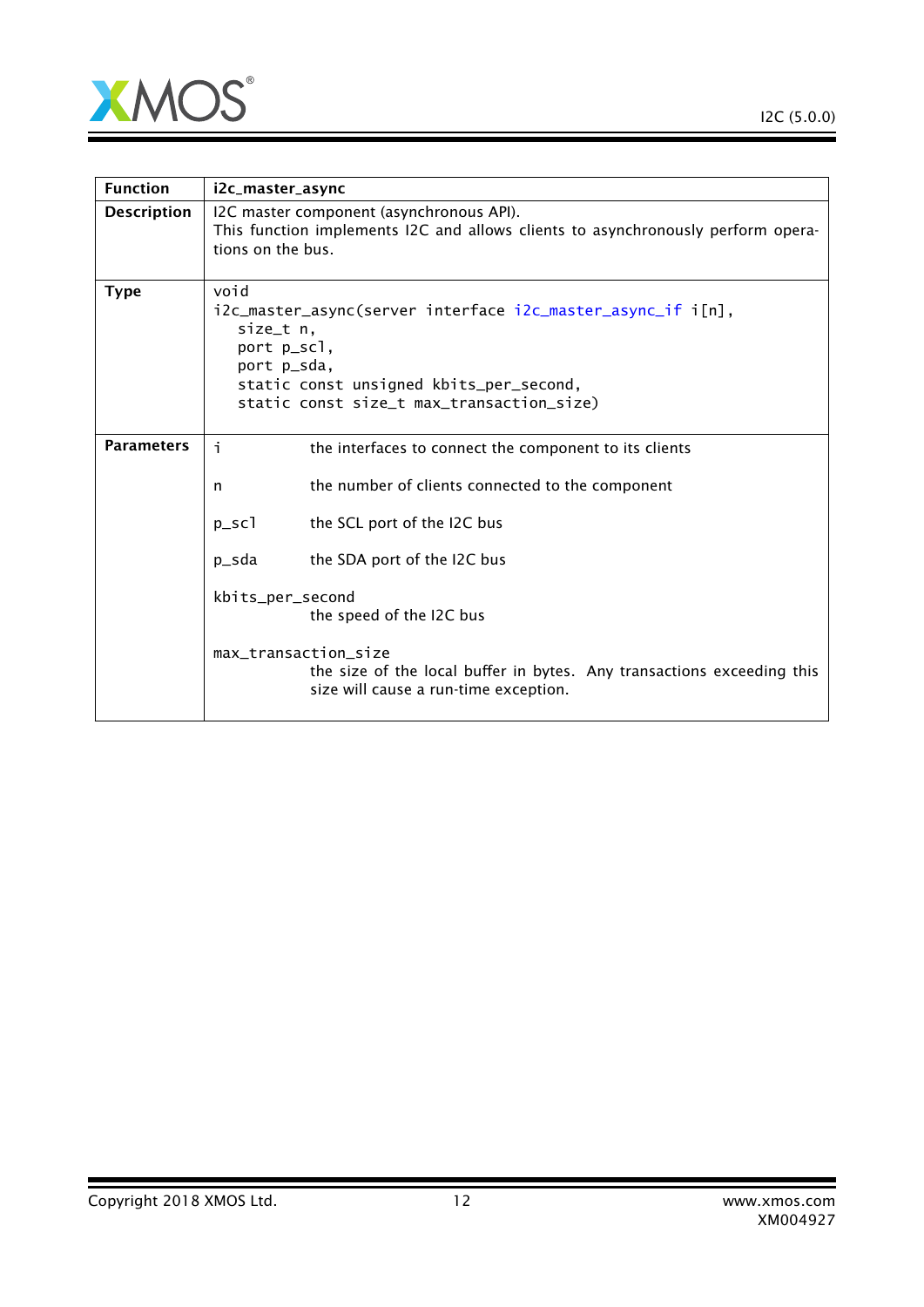

### 3.2  $1<sup>2</sup>C$  master supporting typedefs

<span id="page-12-0"></span>

| Type               | i2c res t |                                                                                                                                          |
|--------------------|-----------|------------------------------------------------------------------------------------------------------------------------------------------|
| <b>Description</b> |           | This type is used in I2C functions to report back on whether the slave performed an<br>ACK or NACK on the last piece of data sent to it. |
| Values             | I2C_NACK  | the slave has NACKed the last byte                                                                                                       |
|                    | I2C ACK   | the slave has ACKed the last byte                                                                                                        |

<span id="page-12-1"></span>

| <b>Type</b>        | i2c_regop_res_t                                                                                                                           |
|--------------------|-------------------------------------------------------------------------------------------------------------------------------------------|
| <b>Description</b> | This type is used by the supplementary I2C register read/write functions to report<br>back on whether the operation was a success or not. |
| <b>Values</b>      | I2C REGOP SUCCESS<br>the operation was successful                                                                                         |
|                    | I2C REGOP DEVICE NACK<br>the operation was NACKed when sending the device address, so either<br>the device is missing or busy             |
|                    | I2C_REGOP_INCOMPLETE<br>the operation was NACKed halfway through by the slave                                                             |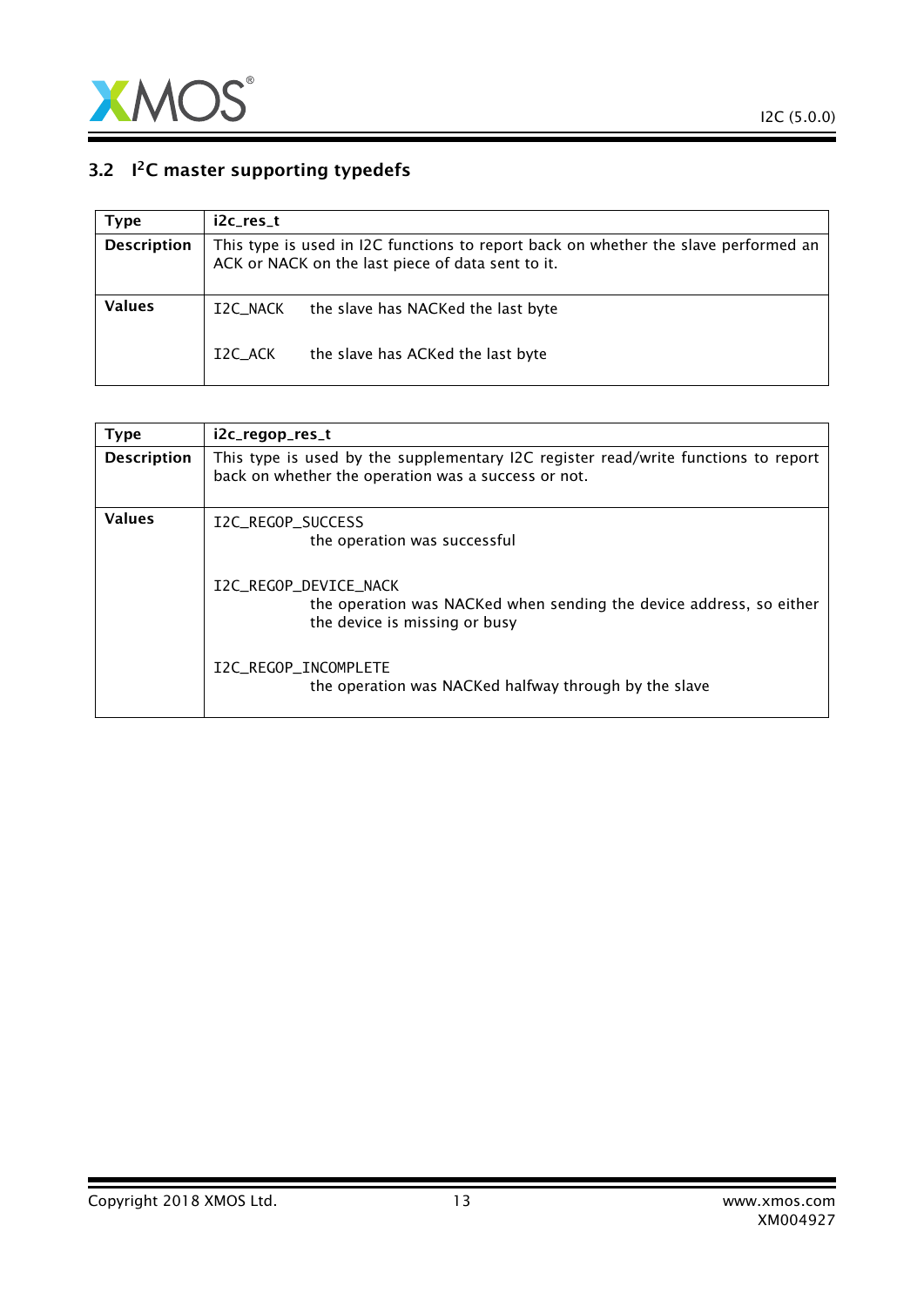

### 3.3 <sup>2</sup>C master synchronous interface

<span id="page-13-0"></span>

| <b>Type</b>        | i2c_master_if      |                                                                                                                                                                                                                                                                                                                   |
|--------------------|--------------------|-------------------------------------------------------------------------------------------------------------------------------------------------------------------------------------------------------------------------------------------------------------------------------------------------------------------|
| <b>Description</b> |                    | This interface is used to communication with an I2C master component.<br>It provides facilities for reading and writing to the bus.                                                                                                                                                                               |
| <b>Functions</b>   |                    |                                                                                                                                                                                                                                                                                                                   |
|                    | <b>Function</b>    | write                                                                                                                                                                                                                                                                                                             |
|                    | <b>Description</b> | Write data to an I2C bus.                                                                                                                                                                                                                                                                                         |
|                    | <b>Type</b>        | [[guarded]]<br>i2c_res_t write(uint8_t device_addr,<br>uint8_t buf[n],<br>size_t n,<br>size_t #_bytes_sent,<br>int send_stop_bit)                                                                                                                                                                                 |
|                    | <b>Parameters</b>  | device_addr<br>the address of the slave device to write to.                                                                                                                                                                                                                                                       |
|                    |                    | buf<br>the buffer containing data to write.                                                                                                                                                                                                                                                                       |
|                    |                    | the number of bytes to write.<br>n                                                                                                                                                                                                                                                                                |
|                    |                    | num_bytes_sent<br>the function will set this value to the number of<br>bytes actually sent. On success, this will be equal<br>to n but it will be less if the slave sends an early<br>NACK on the bus and the transaction fails.                                                                                  |
|                    |                    | send_stop_bit<br>if this is non-zero then a stop bit will be sent on<br>the bus after the transaction. This is usually re-<br>quired for normal operation. If this parameter is<br>zero then no stop bit will be omitted. In this case,<br>no other task can use the component until a stop<br>bit has been sent. |
|                    | <b>Returns</b>     | I2C_ACK if the write was acknowledged by the slave device,<br>otherwise I2C_NACK.                                                                                                                                                                                                                                 |
|                    |                    |                                                                                                                                                                                                                                                                                                                   |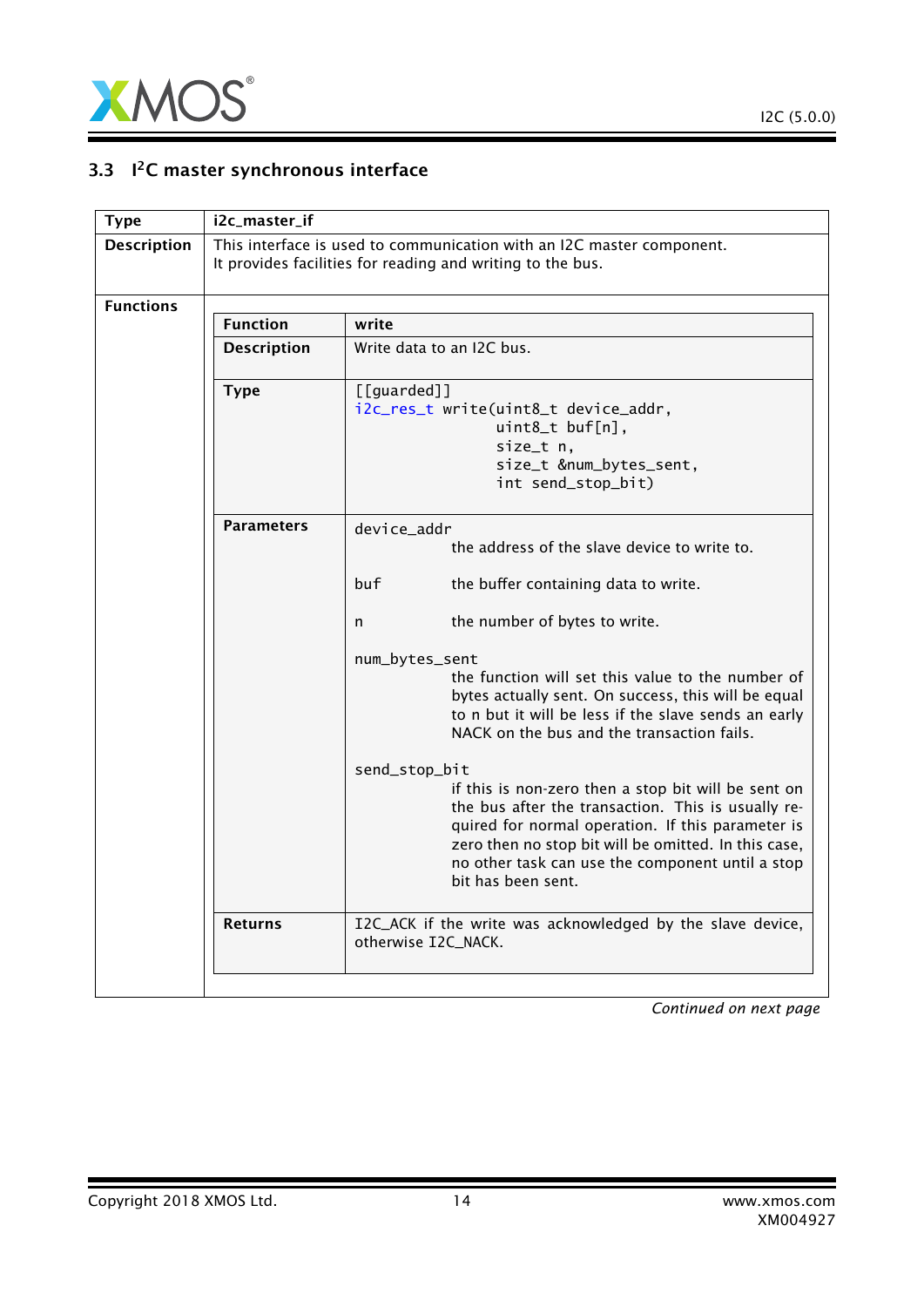

| <b>Type</b> | i2c_master_if (continued) |                                                                                                                                                                                                                                                                                                                   |
|-------------|---------------------------|-------------------------------------------------------------------------------------------------------------------------------------------------------------------------------------------------------------------------------------------------------------------------------------------------------------------|
|             | <b>Function</b>           | read                                                                                                                                                                                                                                                                                                              |
|             | <b>Description</b>        | Read data from an I2C bus.                                                                                                                                                                                                                                                                                        |
|             | <b>Type</b>               | $[$ [guarded]]<br>i2c_res_t read(uint8_t device_addr,<br>uint8_t buf[n],<br>size_t n,<br>int send_stop_bit)                                                                                                                                                                                                       |
|             | <b>Parameters</b>         | device_addr<br>the address of the slave device to read from                                                                                                                                                                                                                                                       |
|             |                           | the buffer to fill with data<br>buf                                                                                                                                                                                                                                                                               |
|             |                           | the number of bytes to read<br>n                                                                                                                                                                                                                                                                                  |
|             |                           | send_stop_bit<br>if this is non-zero then a stop bit will be sent on<br>the bus after the transaction. This is usually re-<br>quired for normal operation. If this parameter is<br>zero then no stop bit will be omitted. In this case,<br>no other task can use the component until a stop<br>bit has been sent. |
|             | <b>Returns</b>            | I2C_ACK if the read was acknowledged by the slave device, oth-<br>erwise I2C_NACK.                                                                                                                                                                                                                                |
|             | <b>Function</b>           | send_stop_bit                                                                                                                                                                                                                                                                                                     |
|             | <b>Description</b>        | Send a stop bit.<br>This function will cause a stop bit to be sent on the bus.<br>It should be used to complete/abort a transaction if the<br>send_stop_bit argument was not set when calling the read()<br>or write() functions.                                                                                 |
|             | <b>Type</b>               | void send_stop_bit(void)                                                                                                                                                                                                                                                                                          |
|             | <b>Function</b>           | shutdown                                                                                                                                                                                                                                                                                                          |
|             | <b>Description</b>        | Shutdown the I2C component.<br>This function will cause the I2C task to shutdown and return.                                                                                                                                                                                                                      |
|             | <b>Type</b>               | void shutdown()                                                                                                                                                                                                                                                                                                   |
|             |                           |                                                                                                                                                                                                                                                                                                                   |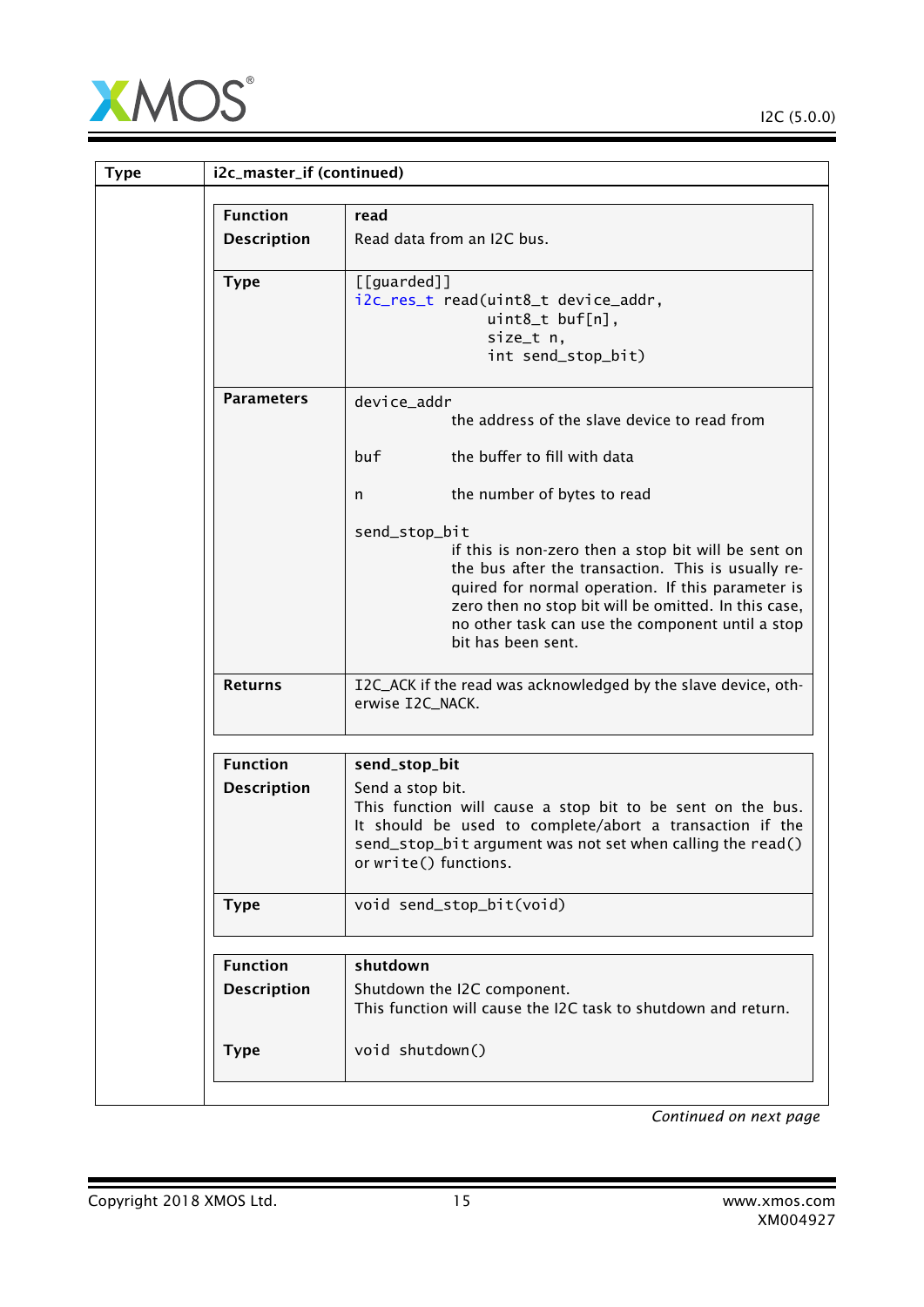

Ξ

| <b>Type</b> | i2c_master_if (continued) |                                                                                                                                                                                                                                                                                                                                                                                            |  |
|-------------|---------------------------|--------------------------------------------------------------------------------------------------------------------------------------------------------------------------------------------------------------------------------------------------------------------------------------------------------------------------------------------------------------------------------------------|--|
|             | <b>Function</b>           | read_reg                                                                                                                                                                                                                                                                                                                                                                                   |  |
|             | <b>Description</b>        | Read an 8-bit register on a slave device.<br>This function reads an 8-bit addressed, 8-bit register from the<br>i2c bus. The function reads data by transmitting the register<br>addr and then reading the data from the slave device.<br>Note that no stop bit is transmitted between the write and the<br>read. The operation is performed as one transaction using a<br>repeated start. |  |
|             | <b>Type</b>               | uint8_t read_reg(uint8_t device_addr,<br>uint8_t reg,<br>i2c_regop_res_t &result)                                                                                                                                                                                                                                                                                                          |  |
|             | <b>Parameters</b>         | i.<br>the interface to the I2C master<br>device_addr<br>the address of the slave device to read from<br>the address of the register to read<br>reg<br>result<br>indicates whether the read completed success-<br>fully. Will be set to I2C_REGOP_DEVICE_NACK if<br>the slave NACKed, and I2C_REGOP_SUCCESS on<br>successful completion of the read.                                        |  |
|             | <b>Returns</b>            | the value of the register                                                                                                                                                                                                                                                                                                                                                                  |  |
|             |                           |                                                                                                                                                                                                                                                                                                                                                                                            |  |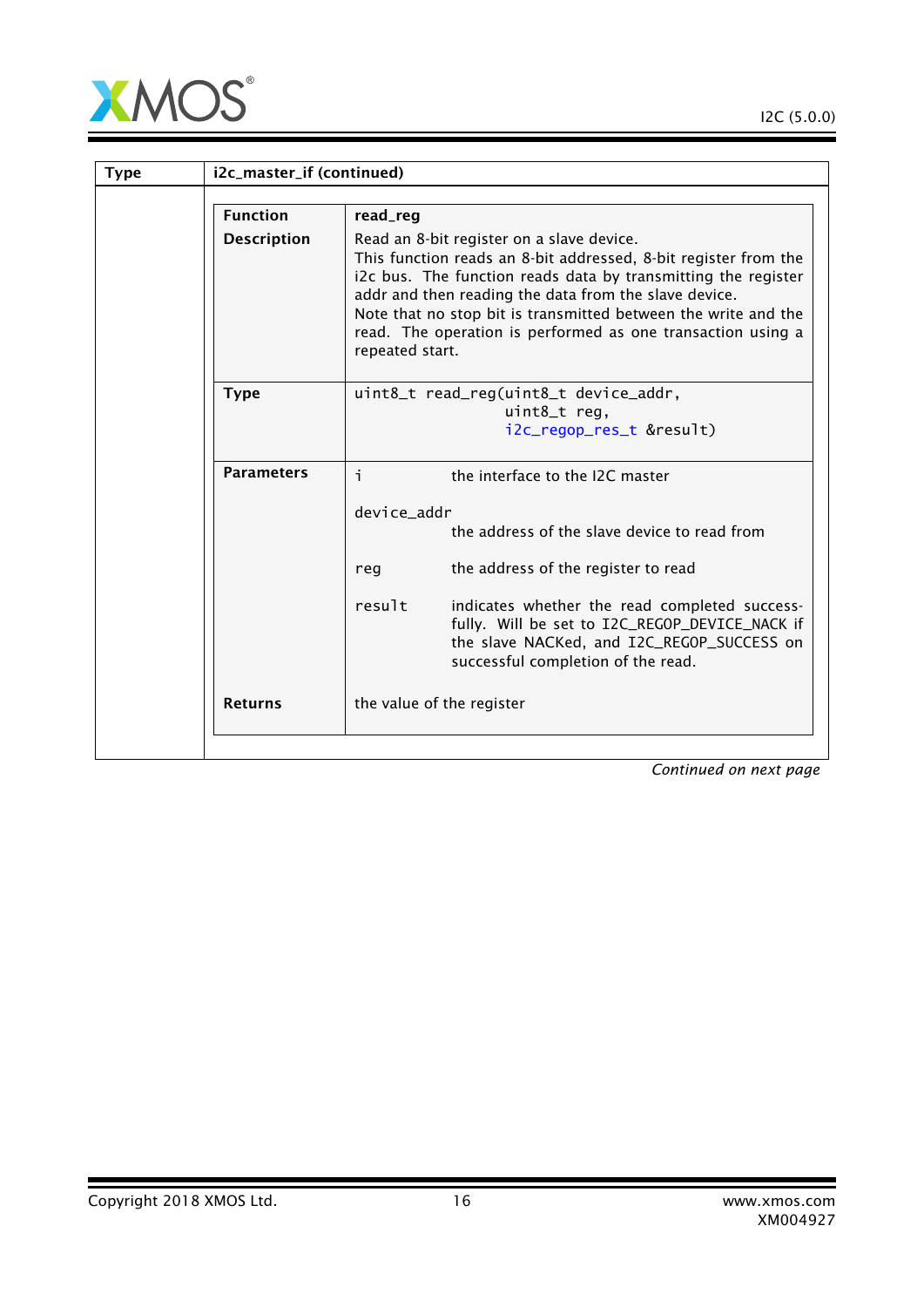

| i2c_master_if (continued) |                                                                                                                                                                                                                                              |
|---------------------------|----------------------------------------------------------------------------------------------------------------------------------------------------------------------------------------------------------------------------------------------|
| <b>Function</b>           | write_reg                                                                                                                                                                                                                                    |
| <b>Description</b>        | Write an 8-bit register on a slave device.<br>This function writes an 8-bit addressed, 8-bit register from the<br>i2c bus. The function writes data by transmitting the register<br>addr and then transmitting the data to the slave device. |
| <b>Type</b>               | i2c_regop_res_t write_reg(uint8_t device_addr,<br>uint8_t reg,<br>uint8_t data)                                                                                                                                                              |
| <b>Parameters</b>         | i.<br>the interface to the I2C master                                                                                                                                                                                                        |
|                           | device_addr<br>the address of the slave device to write to                                                                                                                                                                                   |
|                           | the address of the register to write<br>reg                                                                                                                                                                                                  |
|                           | data<br>the 8-bit value to write                                                                                                                                                                                                             |
|                           |                                                                                                                                                                                                                                              |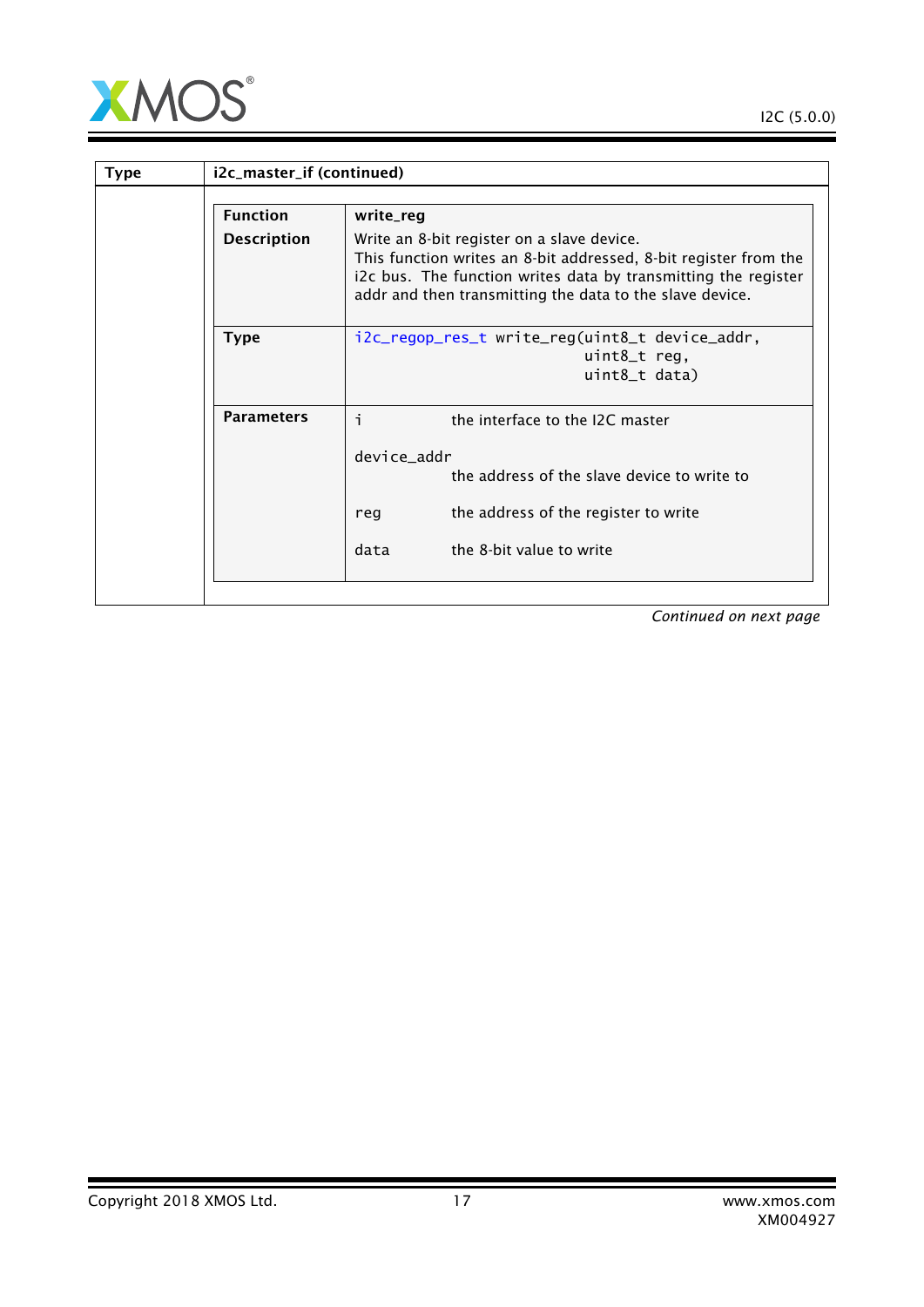

| <b>Type</b> | i2c_master_if (continued) |                                                                                                                                                                                                                                                                                                                                                                                                                              |
|-------------|---------------------------|------------------------------------------------------------------------------------------------------------------------------------------------------------------------------------------------------------------------------------------------------------------------------------------------------------------------------------------------------------------------------------------------------------------------------|
|             | <b>Function</b>           | read_reg8_addr16                                                                                                                                                                                                                                                                                                                                                                                                             |
|             | <b>Description</b>        | Read an 8-bit register on a slave device from a 16-bit register<br>address.<br>This function reads a 16-bit addressed, 8-bit register from the<br>i2c bus. The function reads data by transmitting the register<br>addr and then reading the data from the slave device.<br>Note that no stop bit is transmitted between the write and the<br>read. The operation is performed as one transaction using a<br>repeated start. |
|             | <b>Type</b>               | $uint8_t$<br>read_reg8_addr16(uint8_t device_addr,<br>uint16_t reg,<br>i2c_regop_res_t &result)                                                                                                                                                                                                                                                                                                                              |
|             | <b>Parameters</b>         | i.<br>the interface to the I2C master                                                                                                                                                                                                                                                                                                                                                                                        |
|             |                           | device addr<br>the address of the slave device to read from                                                                                                                                                                                                                                                                                                                                                                  |
|             |                           | the 16-bit address of the register to read (most<br>reg<br>significant byte first)                                                                                                                                                                                                                                                                                                                                           |
|             |                           | result<br>indicates whether the read completed success-<br>fully. Will be set to I2C_REGOP_DEVICE_NACK if<br>the slave NACKed, and I2C_REGOP_SUCCESS on<br>successful completion of the read.                                                                                                                                                                                                                                |
|             | <b>Returns</b>            | the value of the register                                                                                                                                                                                                                                                                                                                                                                                                    |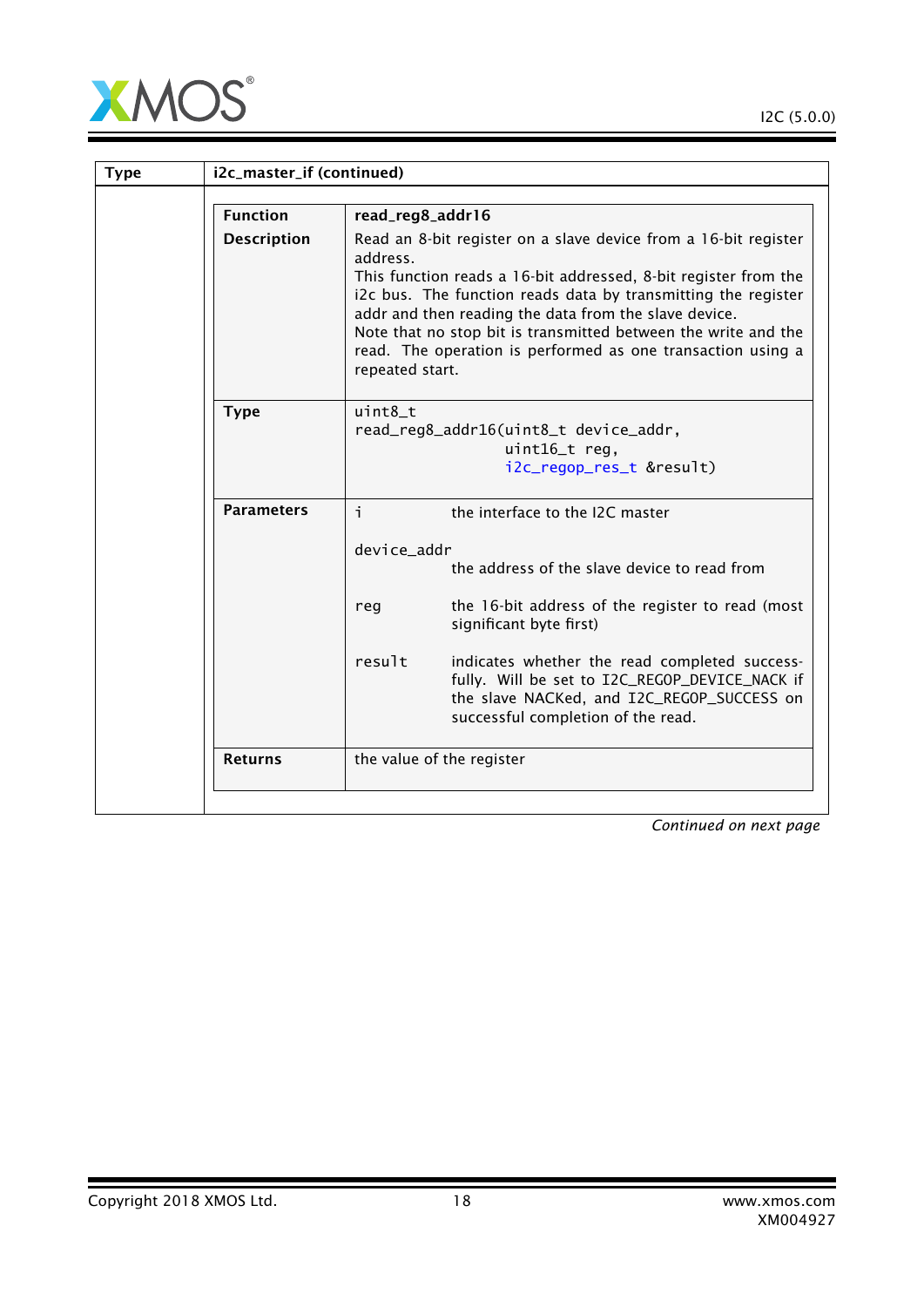

| i2c_master_if (continued) |                                                                                                                                                                                                                                                                                |  |
|---------------------------|--------------------------------------------------------------------------------------------------------------------------------------------------------------------------------------------------------------------------------------------------------------------------------|--|
| <b>Function</b>           | write_reg8_addr16                                                                                                                                                                                                                                                              |  |
| <b>Description</b>        | Write an 8-bit register on a slave device from a 16-bit register<br>address.<br>This function writes a 16-bit addressed, 8-bit register from the<br>i2c bus. The function writes data by transmitting the register<br>addr and then transmitting the data to the slave device. |  |
| <b>Type</b>               | i2c_regop_res_t<br>write_reg8_addr16(uint8_t device_addr,<br>$uint16_t$ reg,<br>uint8_t data)                                                                                                                                                                                  |  |
| <b>Parameters</b>         | j.<br>the interface to the I2C master                                                                                                                                                                                                                                          |  |
|                           | device addr<br>the address of the slave device to write to<br>the 16-bit address of the register to write (most<br>reg<br>significant byte first)<br>data<br>the 8-bit value to write                                                                                          |  |
|                           |                                                                                                                                                                                                                                                                                |  |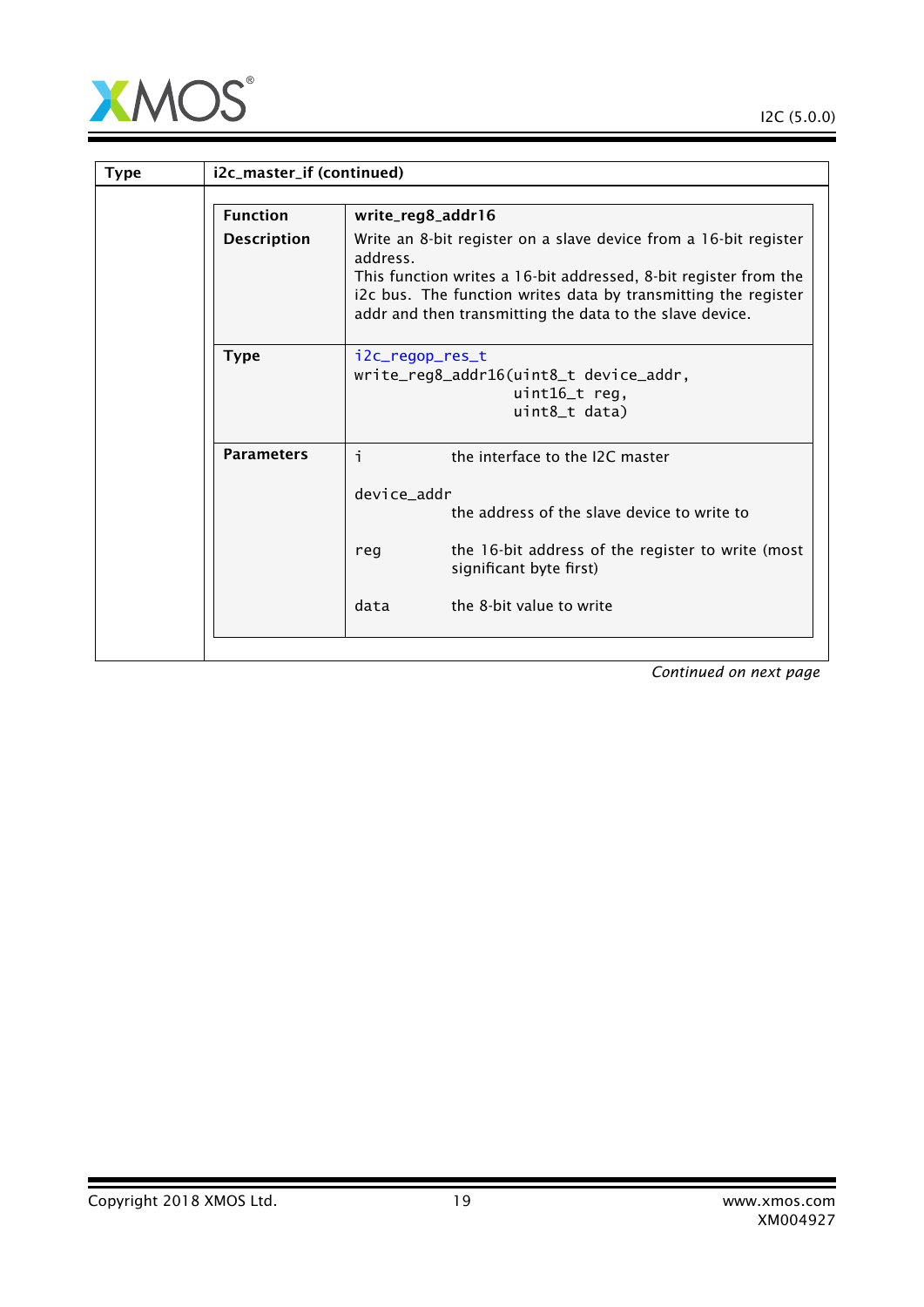

| <b>Type</b> | i2c_master_if (continued) |                                                                                                                                                                                                                                                                                                                                                                                                                                                                                                                 |
|-------------|---------------------------|-----------------------------------------------------------------------------------------------------------------------------------------------------------------------------------------------------------------------------------------------------------------------------------------------------------------------------------------------------------------------------------------------------------------------------------------------------------------------------------------------------------------|
|             | <b>Function</b>           | read_reg16                                                                                                                                                                                                                                                                                                                                                                                                                                                                                                      |
|             | <b>Description</b>        | Read an 16-bit register on a slave device from a 16-bit register<br>address.<br>This function reads a 16-bit addressed, 16-bit register from the<br>i2c bus. The function reads data by transmitting the register<br>addr and then reading the data from the slave device. It is<br>assumed the data is returned most significant byte first on the<br>bus.<br>Note that no stop bit is transmitted between the write and the<br>read. The operation is performed as one transaction using a<br>repeated start. |
|             | <b>Type</b>               | uint16_t read_reg16(uint8_t device_addr,<br>uint16_t reg,<br>i2c_regop_res_t &result)                                                                                                                                                                                                                                                                                                                                                                                                                           |
|             | <b>Parameters</b>         | i.<br>the interface to the I2C master                                                                                                                                                                                                                                                                                                                                                                                                                                                                           |
|             |                           | device_addr                                                                                                                                                                                                                                                                                                                                                                                                                                                                                                     |
|             |                           | the address of the slave device to read from                                                                                                                                                                                                                                                                                                                                                                                                                                                                    |
|             |                           | the address of the register to read (most signifi-<br>reg<br>cant byte first)                                                                                                                                                                                                                                                                                                                                                                                                                                   |
|             |                           | result<br>indicates whether the read completed success-<br>fully. Will be set to I2C_REGOP_DEVICE_NACK if<br>the slave NACKed, and I2C_REGOP_SUCCESS on<br>successful completion of the read.                                                                                                                                                                                                                                                                                                                   |
|             | <b>Returns</b>            | the 16-bit value of the register                                                                                                                                                                                                                                                                                                                                                                                                                                                                                |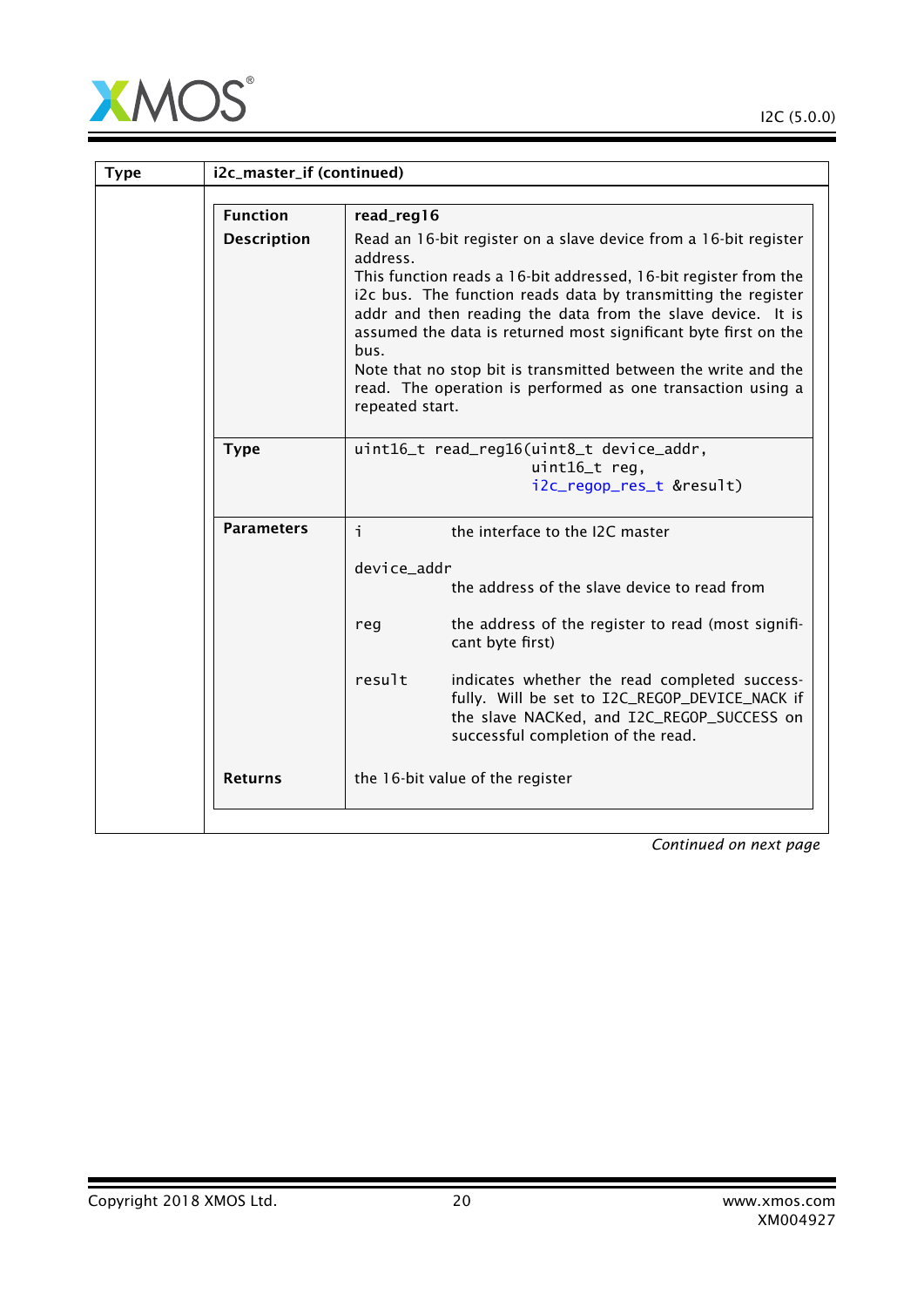

|                    | i2c_master_if (continued)                                                                                                                                                                                                                                                        |  |  |
|--------------------|----------------------------------------------------------------------------------------------------------------------------------------------------------------------------------------------------------------------------------------------------------------------------------|--|--|
| <b>Function</b>    | write_reg16                                                                                                                                                                                                                                                                      |  |  |
| <b>Description</b> | Write an 16-bit register on a slave device from a 16-bit register<br>address.<br>This function writes a 16-bit addressed, 16-bit register from the<br>i2c bus. The function writes data by transmitting the register<br>addr and then transmitting the data to the slave device. |  |  |
| <b>Type</b>        | i2c_regop_res_t write_reg16(uint8_t device_addr,<br>uint16_t req,<br>uint16_t data)                                                                                                                                                                                              |  |  |
| <b>Parameters</b>  | i.<br>the interface to the I2C master<br>device_addr<br>the address of the slave device to write to<br>the 16-bit address of the register to write (most<br>reg<br>significant byte first)<br>data<br>the 16-bit value to write (most significant byte<br>first)                 |  |  |
| <b>Returns</b>     | I2C_REGOP_DEVICE_NACK if the<br>address<br>NACKed,<br>is.<br>I2C_REGOP_INCOMPLETE if not all data was ACKed and<br>I2C_REGOP_SUCCESS on successful completion of the write<br>with every byte being ACKed.                                                                       |  |  |
|                    |                                                                                                                                                                                                                                                                                  |  |  |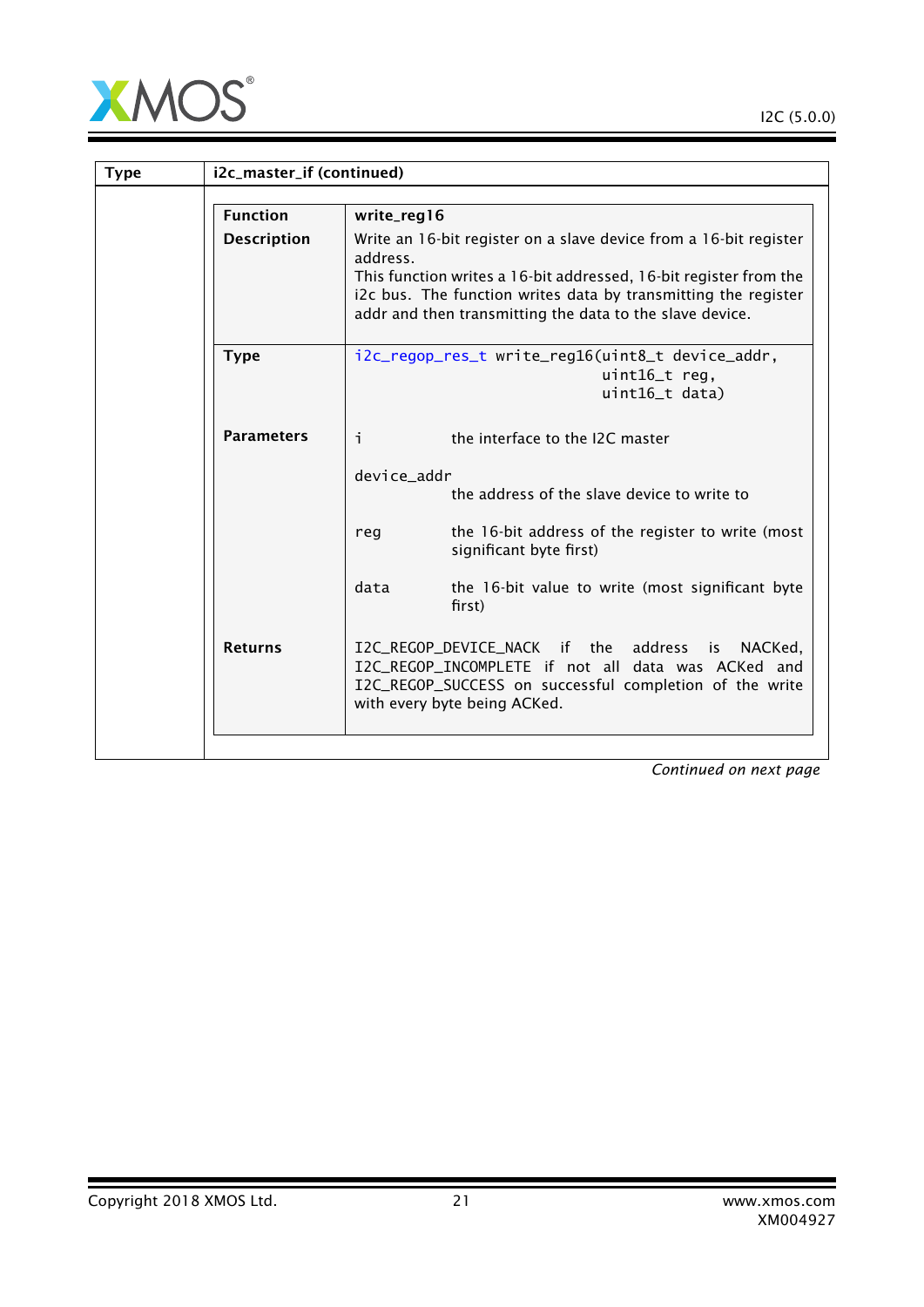

| <b>Type</b> | i2c_master_if (continued) |                                                                                                                                                                                                                                                                                                                                                                                                                                                                                                                  |
|-------------|---------------------------|------------------------------------------------------------------------------------------------------------------------------------------------------------------------------------------------------------------------------------------------------------------------------------------------------------------------------------------------------------------------------------------------------------------------------------------------------------------------------------------------------------------|
|             | <b>Function</b>           | read_reg16_addr8                                                                                                                                                                                                                                                                                                                                                                                                                                                                                                 |
|             | <b>Description</b>        | Read an 16-bit register on a slave device from a 8-bit register<br>address.<br>This function reads a 8-bit addressed, 16-bit register from the<br>i2c bus. The function reads data by transmitting the register<br>addr and then reading the data from the slave device. It is<br>assumed that the data is return most significant byte first on<br>the bus.<br>Note that no stop bit is transmitted between the write and the<br>read. The operation is performed as one transaction using a<br>repeated start. |
|             | <b>Type</b>               | $uint16$ t<br>read_reg16_addr8(uint8_t device_addr,<br>uint8_t reg,<br>i2c_regop_res_t &result)                                                                                                                                                                                                                                                                                                                                                                                                                  |
|             | <b>Parameters</b>         | i.<br>the interface to the I2C master                                                                                                                                                                                                                                                                                                                                                                                                                                                                            |
|             |                           | device_addr<br>the address of the slave device to read from                                                                                                                                                                                                                                                                                                                                                                                                                                                      |
|             |                           | the address of the register to read<br>reg                                                                                                                                                                                                                                                                                                                                                                                                                                                                       |
|             |                           | result<br>indicates whether the read completed success-<br>fully. Will be set to I2C_REGOP_DEVICE_NACK if<br>the slave NACKed, and I2C_REGOP_SUCCESS on<br>successful completion of the read.                                                                                                                                                                                                                                                                                                                    |
|             | <b>Returns</b>            | the 16-bit value of the register                                                                                                                                                                                                                                                                                                                                                                                                                                                                                 |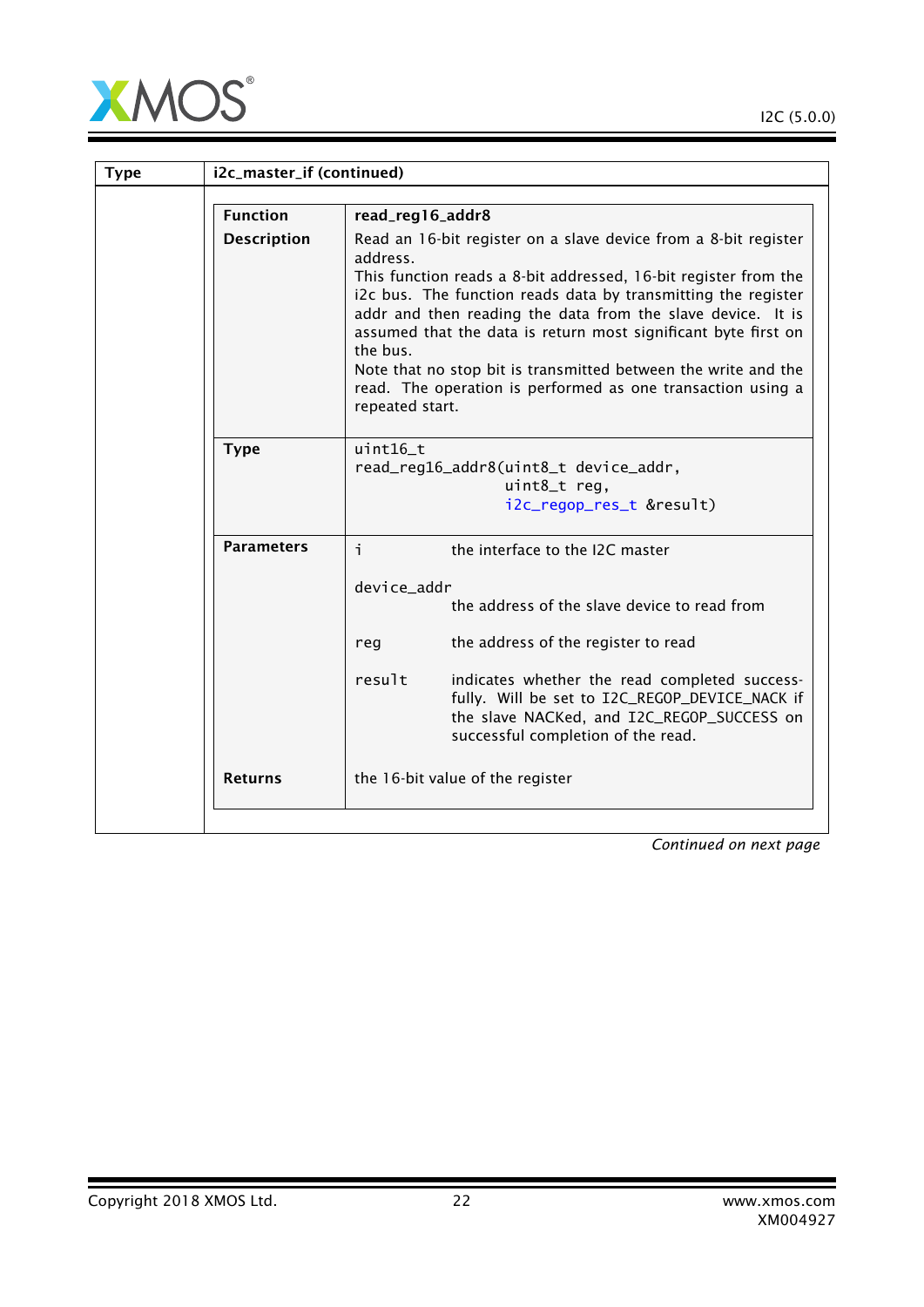

| i2c_master_if (continued) |                                                                                                                                                                                                                                                                                |  |
|---------------------------|--------------------------------------------------------------------------------------------------------------------------------------------------------------------------------------------------------------------------------------------------------------------------------|--|
| <b>Function</b>           | write_reg16_addr8                                                                                                                                                                                                                                                              |  |
| <b>Description</b>        | Write an 16-bit register on a slave device from a 8-bit register<br>address.<br>This function writes a 8-bit addressed, 16-bit register from the<br>i2c bus. The function writes data by transmitting the register<br>addr and then transmitting the data to the slave device. |  |
| <b>Type</b>               | i2c_regop_res_t<br>write_reg16_addr8(uint8_t device_addr,<br>uint8_t reg,<br>uint16_t data)                                                                                                                                                                                    |  |
| <b>Parameters</b>         | i.<br>the interface to the I2C master<br>device_addr<br>the address of the slave device to write to<br>the address of the register to write<br>reg<br>data<br>the 16-bit value to write (most significant byte<br>first)                                                       |  |
| <b>Returns</b>            | I2C_REGOP_DEVICE_NACK if the<br>address<br>NACKed,<br>is<br>I2C_REGOP_INCOMPLETE if not all data was ACKed and<br>I2C_REGOP_SUCCESS on successful completion of the write<br>with every byte being ACKed.                                                                      |  |
|                           |                                                                                                                                                                                                                                                                                |  |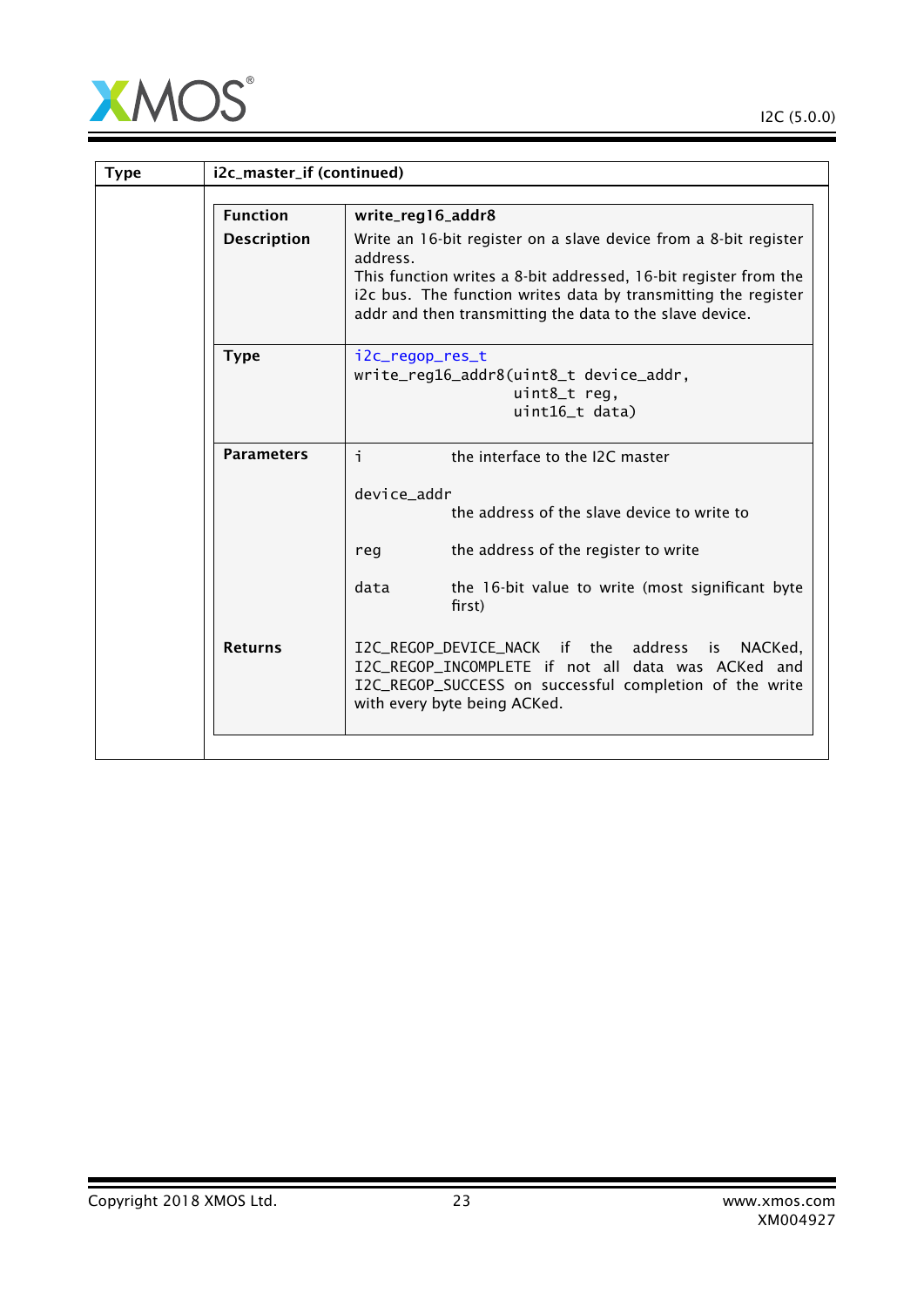

### 3.4 I<sup>2</sup>C master asynchronous interface

<span id="page-23-0"></span>

| <b>Type</b>        | i2c_master_async_if |                                                                                                                                                                                                                                                                                                                                                                                                                                                                    |
|--------------------|---------------------|--------------------------------------------------------------------------------------------------------------------------------------------------------------------------------------------------------------------------------------------------------------------------------------------------------------------------------------------------------------------------------------------------------------------------------------------------------------------|
| <b>Description</b> |                     | This interface is used to communicate with an I2C master component asynchronously.<br>It provides facilities for reading and writing to the bus.                                                                                                                                                                                                                                                                                                                   |
| <b>Functions</b>   |                     |                                                                                                                                                                                                                                                                                                                                                                                                                                                                    |
|                    | <b>Function</b>     | write                                                                                                                                                                                                                                                                                                                                                                                                                                                              |
|                    | <b>Description</b>  | Initialize a write to an I2C bus.                                                                                                                                                                                                                                                                                                                                                                                                                                  |
|                    | <b>Type</b>         | $[$ [guarded]]<br>void write(uint8_t device_addr,<br>uint8_t buf[n],<br>size_t n,<br>int send_stop_bit)                                                                                                                                                                                                                                                                                                                                                            |
|                    | <b>Parameters</b>   | device addr<br>the address of the slave device to write to<br>buf<br>the buffer containing data to write<br>the number of bytes to write<br>n<br>send_stop_bit<br>if this is non-zero then a stop bit will be sent on<br>the bus after the transaction. This is usually re-<br>quired for normal operation. If this parameter is<br>zero then no stop bit will be omitted. In this case,<br>no other task can use the component until a stop<br>bit has been sent. |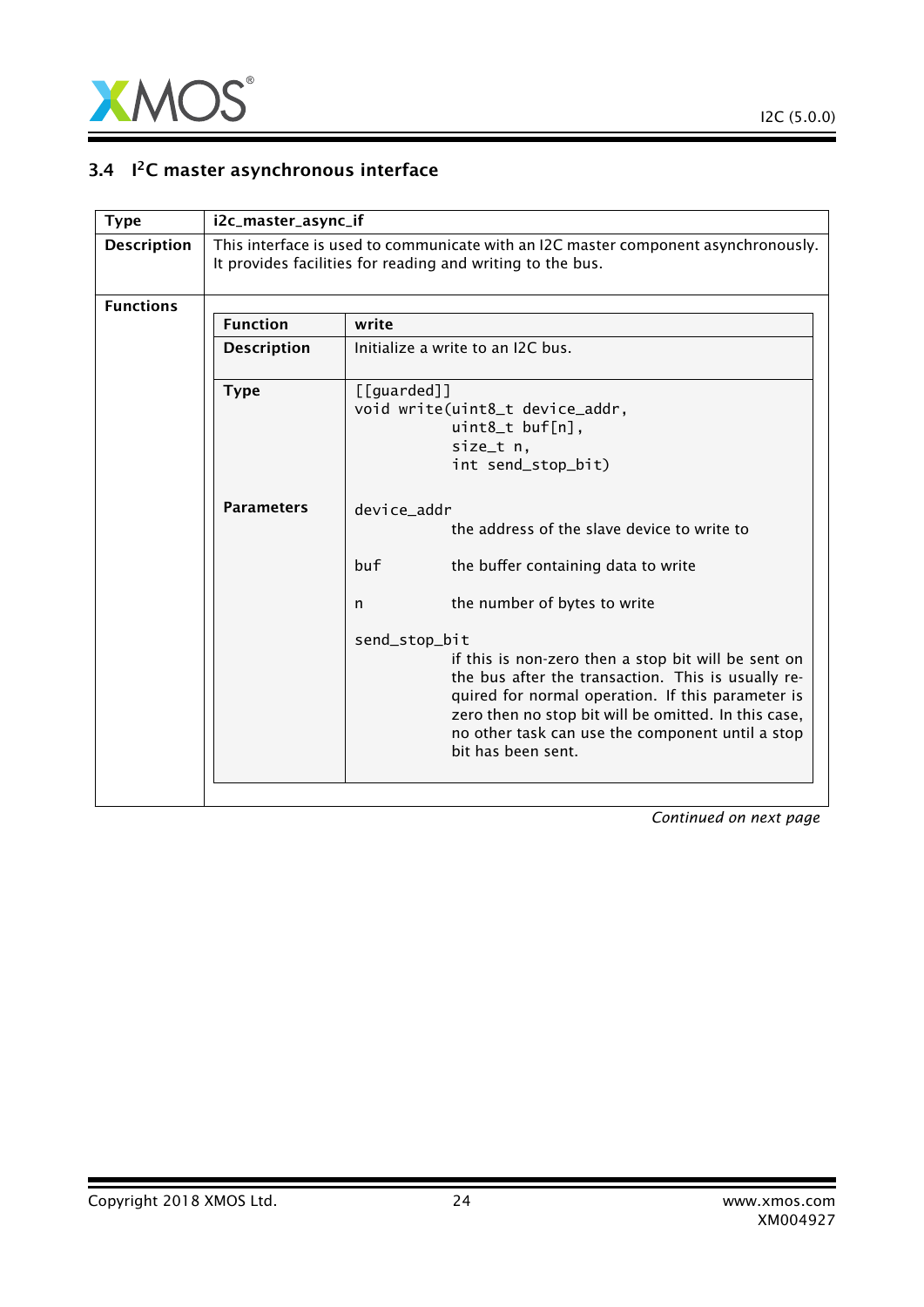

I2C (5.0.0)

| <b>Type</b> |                    | i2c_master_async_if (continued)                                                                                                                                                                                                                                                                                                                                                                                        |
|-------------|--------------------|------------------------------------------------------------------------------------------------------------------------------------------------------------------------------------------------------------------------------------------------------------------------------------------------------------------------------------------------------------------------------------------------------------------------|
|             | <b>Function</b>    | read                                                                                                                                                                                                                                                                                                                                                                                                                   |
|             | <b>Description</b> | Initialize a read to an I2C bus.                                                                                                                                                                                                                                                                                                                                                                                       |
|             | <b>Type</b>        | [[guarded]]<br>void read(uint8_t device_addr,<br>size_t n,<br>int send_stop_bit)                                                                                                                                                                                                                                                                                                                                       |
|             | <b>Parameters</b>  | device addr<br>the address of the slave device to read from.<br>the number of bytes to read.<br>n<br>send_stop_bit<br>if this is non-zero then a stop bit will be sent on<br>the bus after the transaction. This is usually re-<br>quired for normal operation. If this parameter is<br>zero then no stop bit will be omitted. In this case,<br>no other task can use the component until a stop<br>bit has been sent. |
|             | <b>Function</b>    | operation_complete                                                                                                                                                                                                                                                                                                                                                                                                     |
|             | <b>Description</b> | Completed operation notification.<br>This notification will fire when a read or write is completed.                                                                                                                                                                                                                                                                                                                    |
|             | <b>Type</b>        | [[notification]]<br>slave void operation_complete(void)                                                                                                                                                                                                                                                                                                                                                                |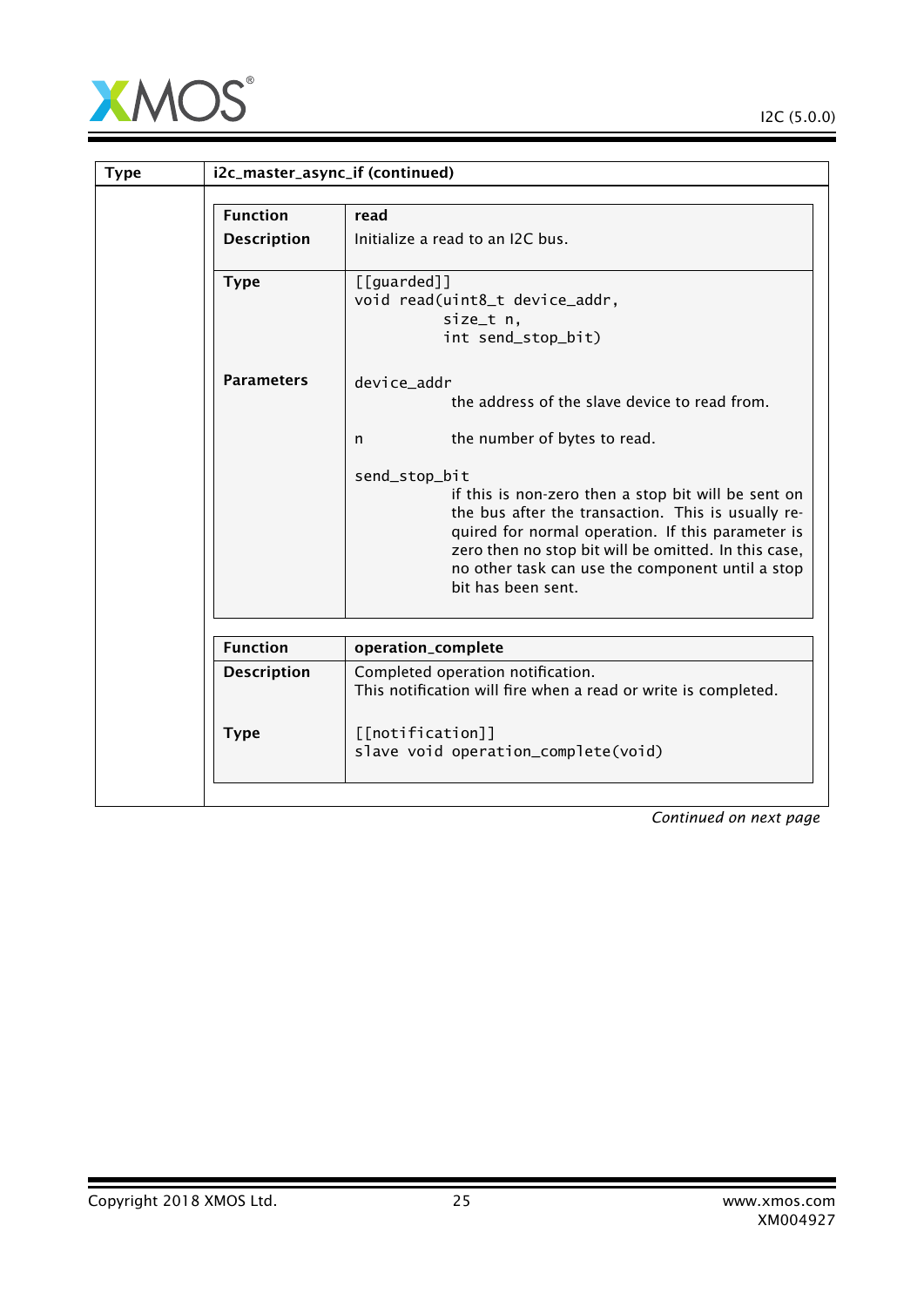

| <b>Type</b> | i2c_master_async_if (continued) |                                                                                                                                                                                                                                   |  |
|-------------|---------------------------------|-----------------------------------------------------------------------------------------------------------------------------------------------------------------------------------------------------------------------------------|--|
|             | <b>Function</b>                 | get_write_result                                                                                                                                                                                                                  |  |
|             | <b>Description</b>              | Get write result.<br>This function should be called after a write has completed.                                                                                                                                                  |  |
|             | <b>Type</b>                     | [[clears_notification]]<br>i2c_res_t<br>get_write_result(size_t #_bytes_sent)                                                                                                                                                     |  |
|             | <b>Parameters</b>               | num_bytes_sent<br>the function will set this value to the number of<br>bytes actually sent. On success, this will be equal<br>to n but it will be less if the slave sends an early<br>NACK on the bus and the transaction fails.  |  |
|             | <b>Returns</b>                  | I2C_ACK if the write was acknowledged by the slave device,<br>otherwise I2C_NACK.                                                                                                                                                 |  |
|             | <b>Function</b>                 | get_read_data                                                                                                                                                                                                                     |  |
|             | <b>Description</b>              | Get read result.<br>This function should be called after a read has completed.                                                                                                                                                    |  |
|             | <b>Type</b>                     | [[clears_notification]]<br>i2c_res_t get_read_data(uint8_t buf[n], size_t n)                                                                                                                                                      |  |
|             | <b>Parameters</b>               | buf<br>the buffer to fill with data.<br>the number of bytes to read, this should be the<br>n<br>same as the number of bytes specified in read(),<br>otherwise the behavior is undefined.                                          |  |
|             | <b>Returns</b>                  | I2C_ACK if the write was acknowledged by the slave device,<br>otherwise I2C_NACK.                                                                                                                                                 |  |
|             | <b>Function</b>                 | send_stop_bit                                                                                                                                                                                                                     |  |
|             | <b>Description</b>              | Send a stop bit.<br>This function will cause a stop bit to be sent on the bus.<br>It should be used to complete/abort a transaction if the<br>send_stop_bit argument was not set when calling the read()<br>or write() functions. |  |
|             | <b>Type</b>                     | void send_stop_bit(void)                                                                                                                                                                                                          |  |
|             |                                 |                                                                                                                                                                                                                                   |  |

Copyright 2018 XMOS Ltd. 26 www.xmos.com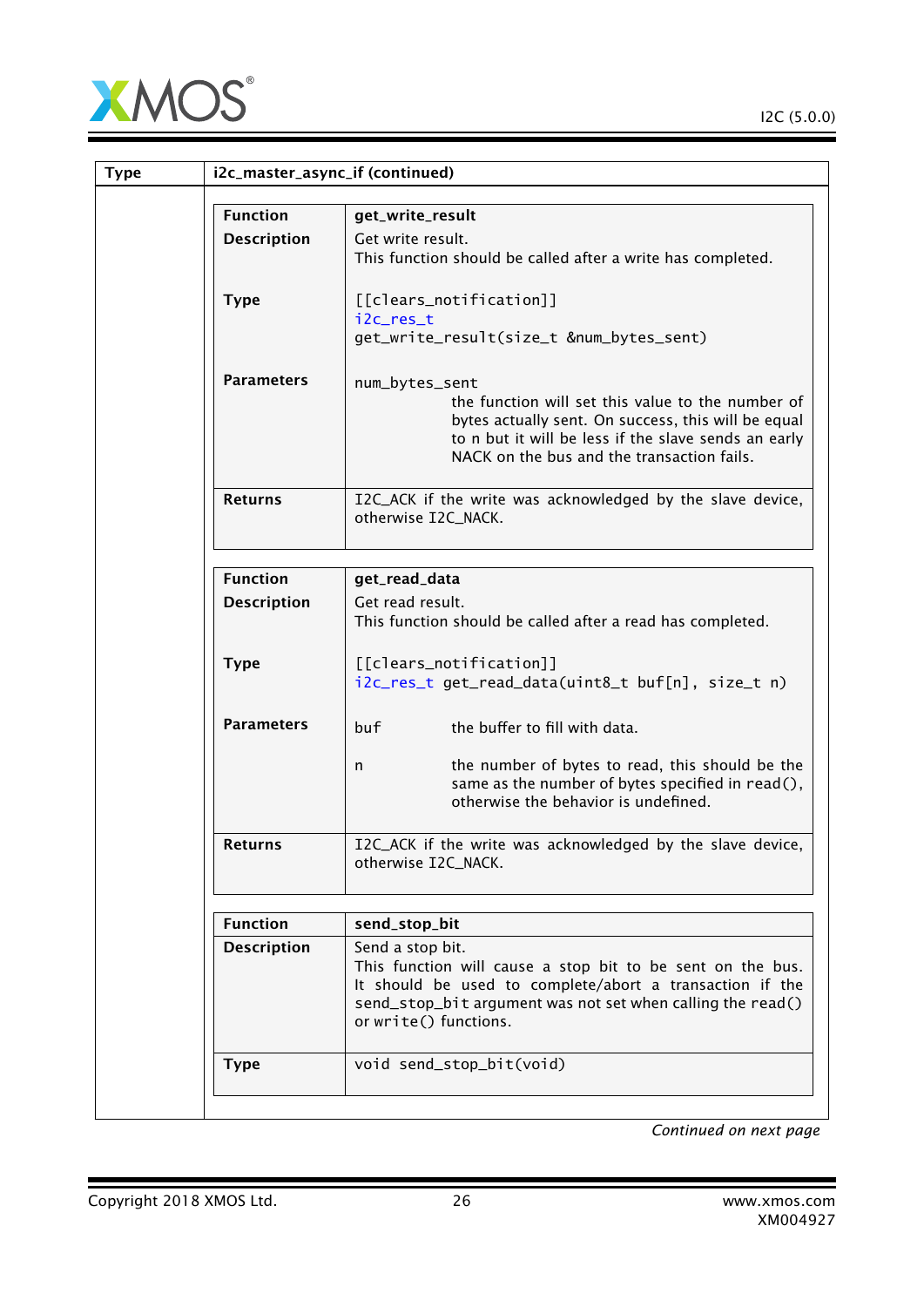

Ξ

| Type | i2c_master_async_if (continued) |                                                                                              |  |
|------|---------------------------------|----------------------------------------------------------------------------------------------|--|
|      | <b>Function</b>                 | shutdown                                                                                     |  |
|      | <b>Description</b>              | Shutdown the I2C component.<br>This function will cause the I2C task to shutdown and return. |  |
|      | Type                            | void shutdown()                                                                              |  |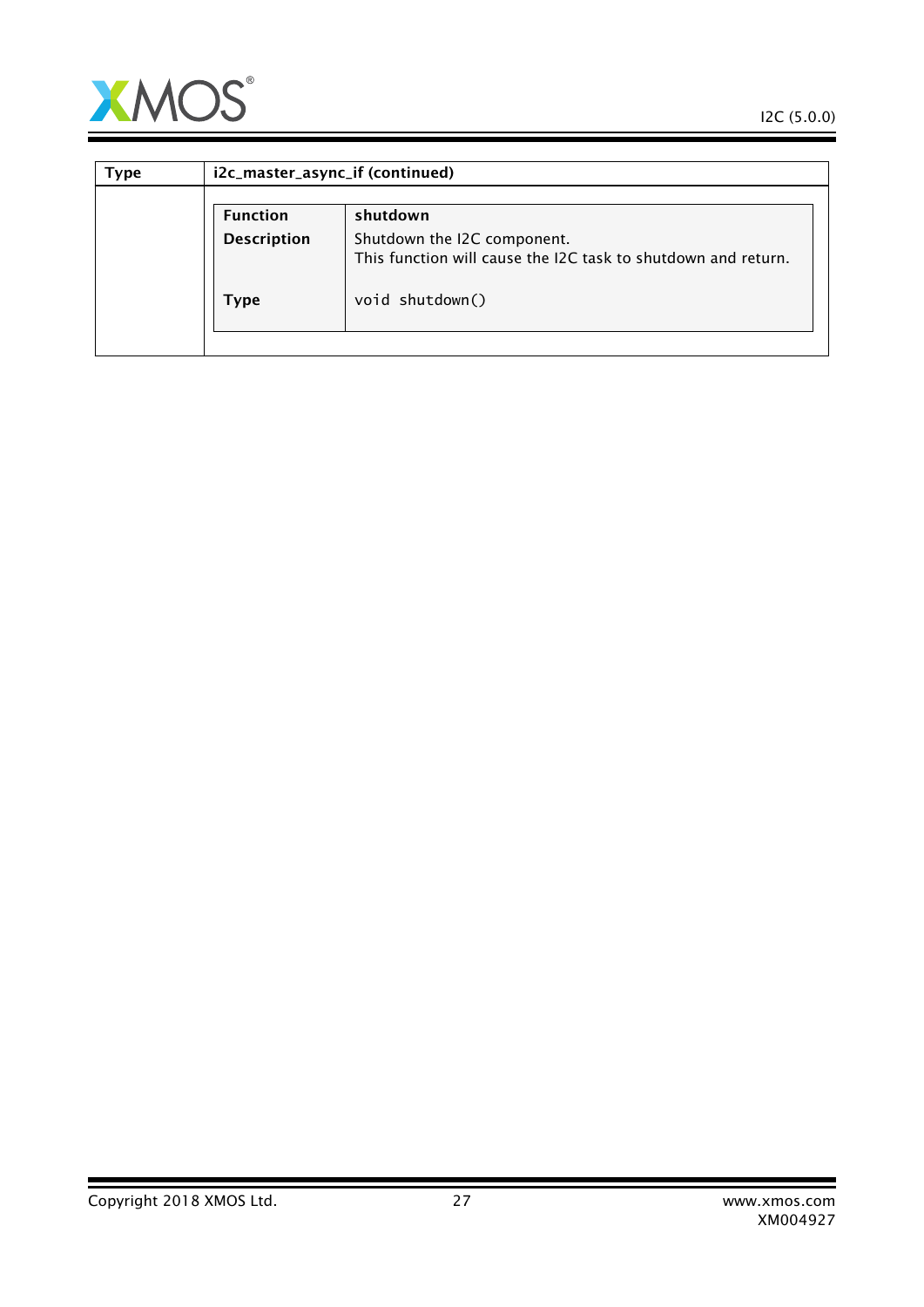

### 4 Slave API

All I<sup>2</sup>C slave functions can be accessed via the i2c.h header:

#include <i2c.h>

You will also have to add lib\_i2c to the USED\_MODULES field of your application Makefile.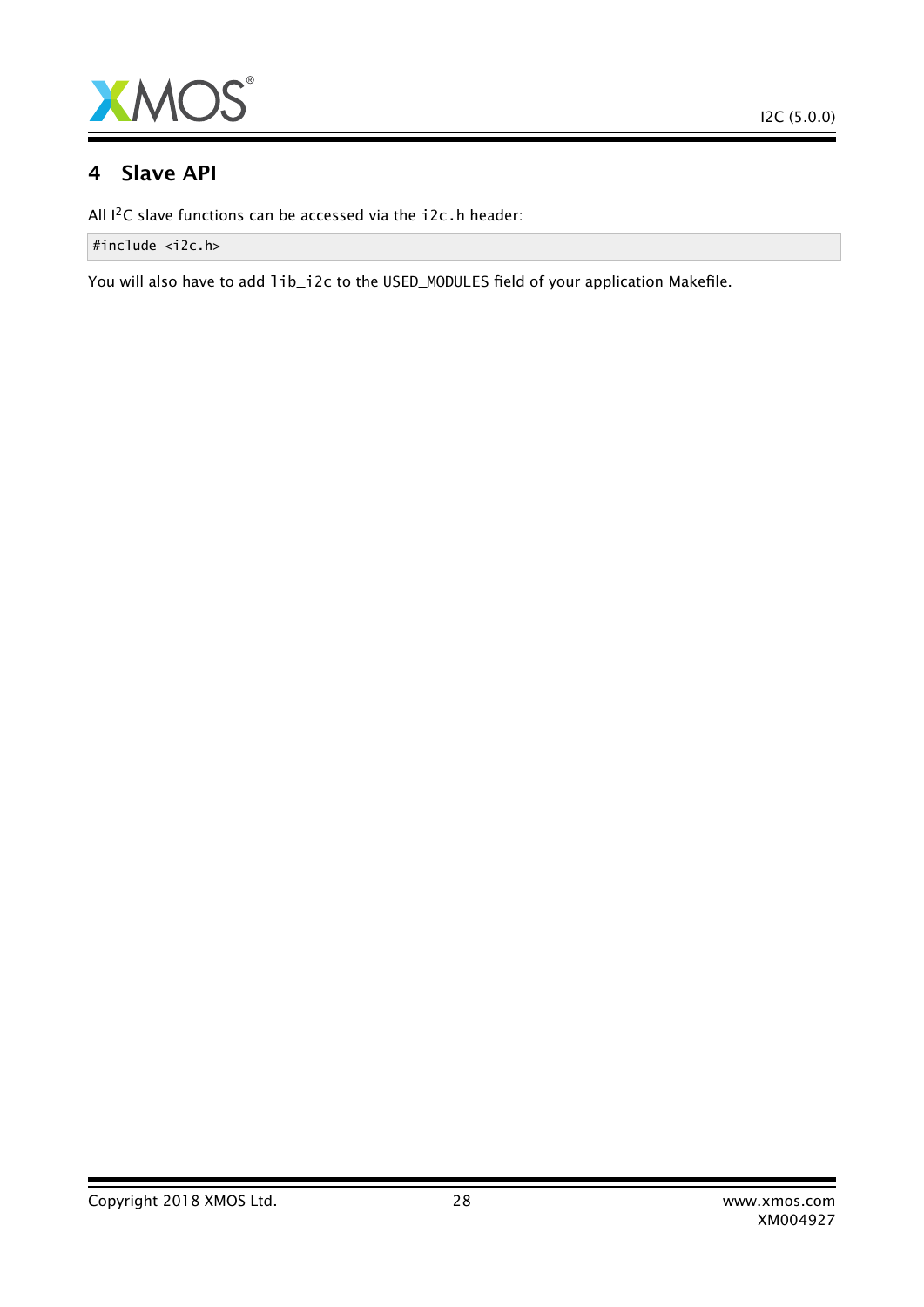

## 4.1 Creating an  $I^2C$  slave instance

| <b>Function</b>    | i2c_slave                                                                                                                 |                                                                                                                                                                                |  |
|--------------------|---------------------------------------------------------------------------------------------------------------------------|--------------------------------------------------------------------------------------------------------------------------------------------------------------------------------|--|
| <b>Description</b> | I <sub>2</sub> C slave task.<br>This function instantiates an i2c_slave component.                                        |                                                                                                                                                                                |  |
| <b>Type</b>        | [[combinable]]<br>void<br>i2c_slave(client i2c_slave_callback_if i,<br>port p_scl,<br>port p_sda,<br>uint8_t device_addr) |                                                                                                                                                                                |  |
| <b>Parameters</b>  | j.                                                                                                                        | the client end of the i2c_slave_callback_if interface. The component<br>takes the client end and will make calls on the interface when the master<br>performs reads or writes. |  |
|                    | $p\_sc1$                                                                                                                  | the SCL port of the I2C bus                                                                                                                                                    |  |
|                    | p_sda                                                                                                                     | the SDA port of the I2C bus                                                                                                                                                    |  |
|                    | device_addr                                                                                                               | the address of the slave device                                                                                                                                                |  |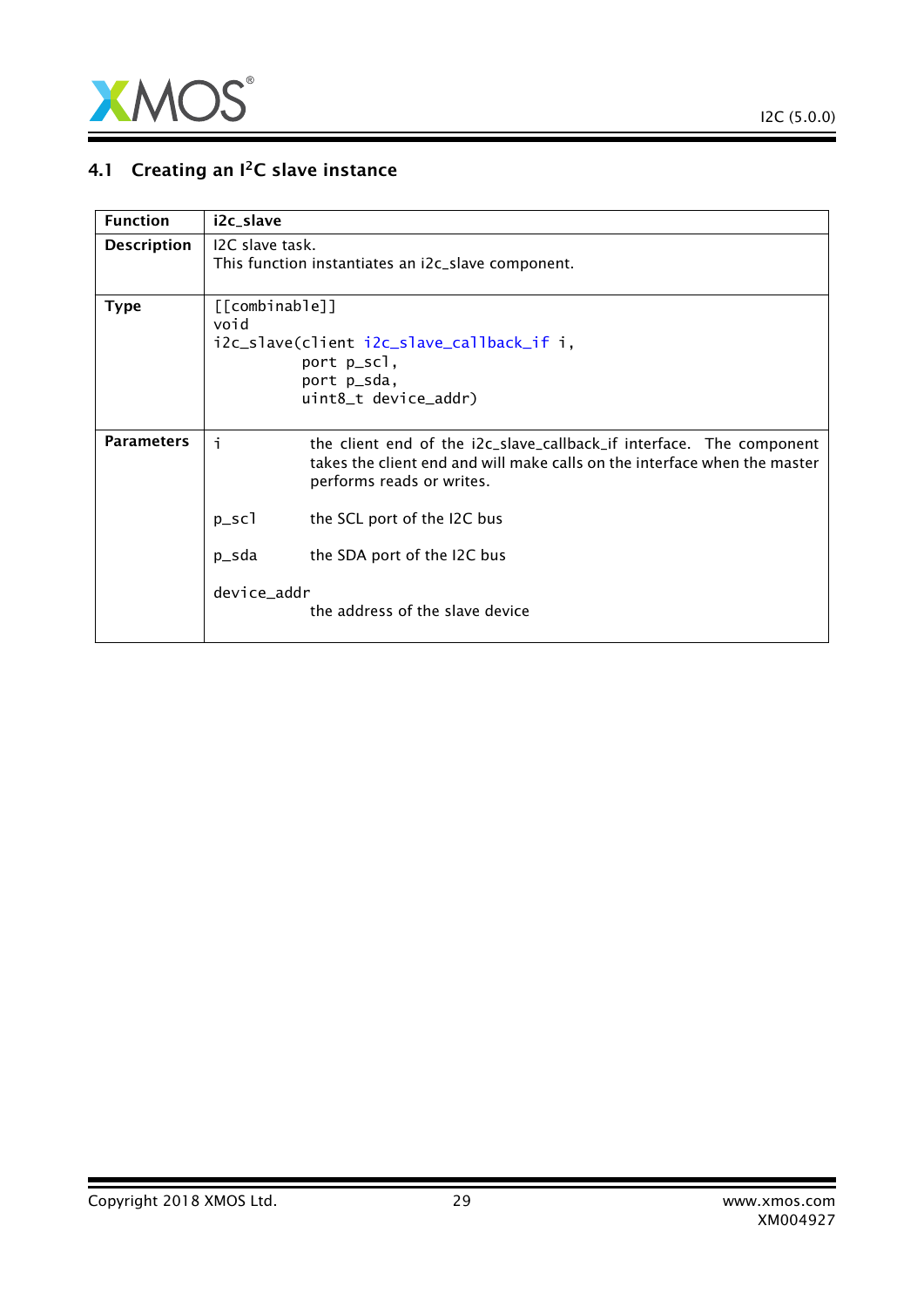

### 4.2 I<sup>2</sup>C slave interface

<span id="page-29-0"></span>

| <b>Type</b>        | i2c_slave_callback_if |                                                                                                                                                                                                                                                                                                               |
|--------------------|-----------------------|---------------------------------------------------------------------------------------------------------------------------------------------------------------------------------------------------------------------------------------------------------------------------------------------------------------|
| <b>Description</b> |                       | This interface is used to communicate with an I2C slave component.<br>It provides facilities for reading and writing to the bus. The I2C slave component acts<br>a to this interface. So the application must respond to these calls (i.e. the members<br>of the interface are callbacks to the application). |
| <b>Functions</b>   |                       |                                                                                                                                                                                                                                                                                                               |
|                    | <b>Function</b>       | ack_read_request                                                                                                                                                                                                                                                                                              |
|                    | <b>Description</b>    | Master has requested a read.<br>This callback function is called by the component if the bus<br>master requests a read from this slave device.<br>At this point the slave can choose to accept the request (and<br>drive an ACK signal back to the master) or not (and drive a<br>NACK signal).               |
|                    | <b>Type</b>           | [[guarded]]<br>i2c_slave_ack_t ack_read_request(void)                                                                                                                                                                                                                                                         |
|                    | <b>Returns</b>        | callback<br>the<br>must<br>return<br>either<br>I2C_SLAVE_ACK<br>or<br>I2C_SLAVE_NACK.                                                                                                                                                                                                                         |
|                    | <b>Function</b>       | ack_write_request                                                                                                                                                                                                                                                                                             |
|                    | <b>Description</b>    | Master has requested a write.<br>This callback function is called by the component if the bus<br>master requests a write from this slave device.<br>At this point the slave can choose to accept the request (and<br>drive an ACK signal back to the master) or not (and drive a<br>NACK signal).             |
|                    | <b>Type</b>           | $[$ [guarded]]<br>i2c_slave_ack_t ack_write_request(void)                                                                                                                                                                                                                                                     |
|                    | <b>Returns</b>        | callback<br>the<br>either<br>I2C_SLAVE_ACK<br>must<br>return<br>or<br>I2C_SLAVE_NACK.                                                                                                                                                                                                                         |
|                    |                       |                                                                                                                                                                                                                                                                                                               |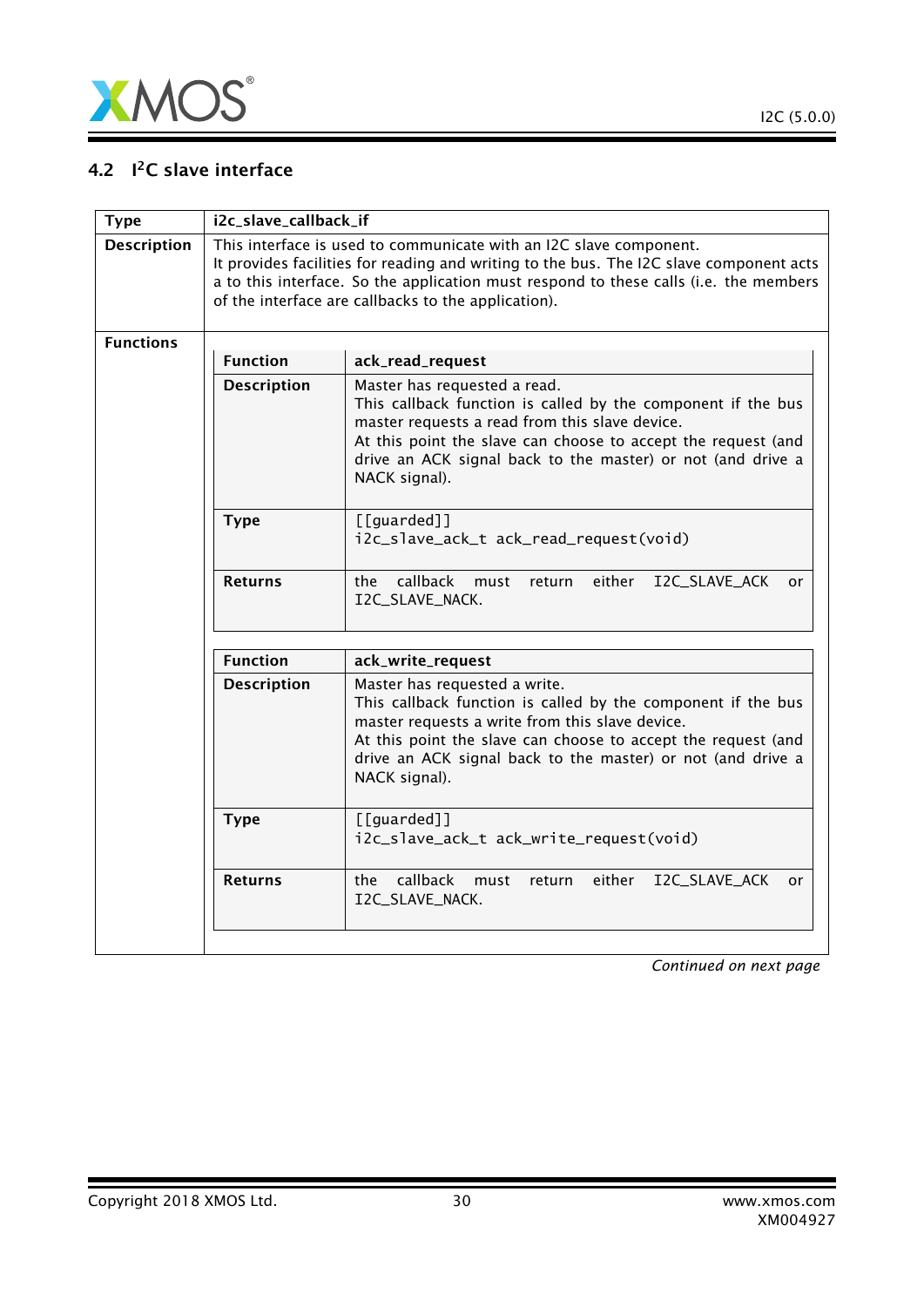

| <b>Type</b> |                    | i2c_slave_callback_if (continued)                                                                                                       |
|-------------|--------------------|-----------------------------------------------------------------------------------------------------------------------------------------|
|             | <b>Function</b>    | master_requires_data                                                                                                                    |
|             | <b>Description</b> | Master requires data.<br>This callback function will be called when the I2C master re-<br>quires data from the slave.                   |
|             | <b>Type</b>        | [[guarded]]<br>uint8_t master_requires_data()                                                                                           |
|             | <b>Returns</b>     | the data to pass to the master.                                                                                                         |
|             | <b>Function</b>    | master_sent_data                                                                                                                        |
|             | <b>Description</b> | Master has sent some data.<br>This callback function will be called when the I2C master has<br>transferred a byte of data to the slave. |
|             | <b>Type</b>        | [[guarded]]<br>i2c_slave_ack_t master_sent_data(uint8_t data)                                                                           |
|             | <b>Function</b>    | stop_bit                                                                                                                                |
|             | <b>Description</b> | Stop bit.<br>This callback function will be called by the component when a<br>stop bit is sent by the master.                           |
|             | <b>Type</b>        | void stop_bit(void)                                                                                                                     |
|             | <b>Function</b>    | shutdown                                                                                                                                |
|             | <b>Description</b> | Shutdown the I2C component.<br>This function will cause the I2C slave task to shutdown and<br>return.                                   |
|             | <b>Type</b>        | [[notification]]<br>slave void shutdown()                                                                                               |
|             |                    |                                                                                                                                         |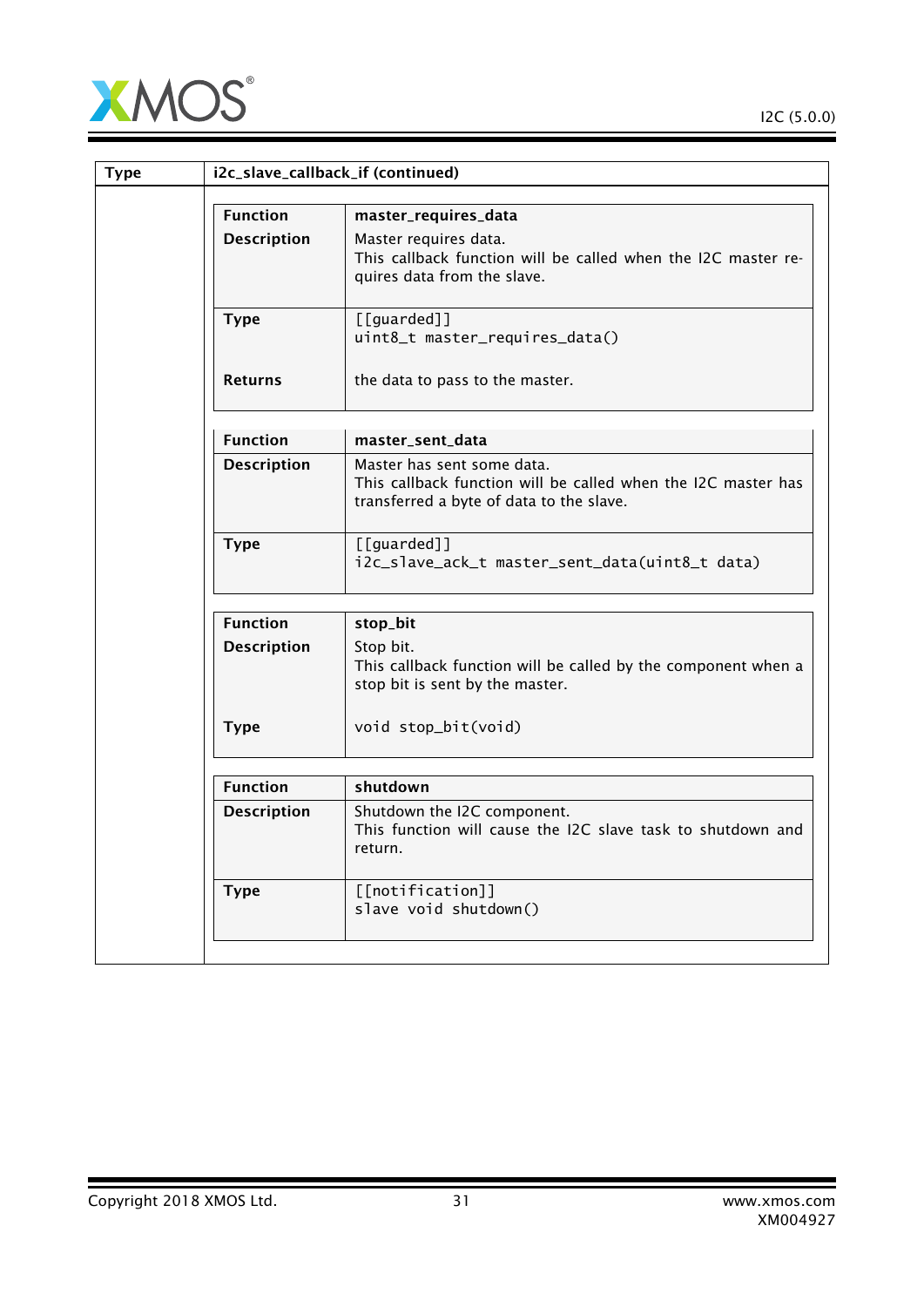

### APPENDIX A - Known Issues

• The reg\_ops\_nack test fails on the XS1 architecture because it is unable to meet timing. This library is not recommended for use with the XS1 architecture.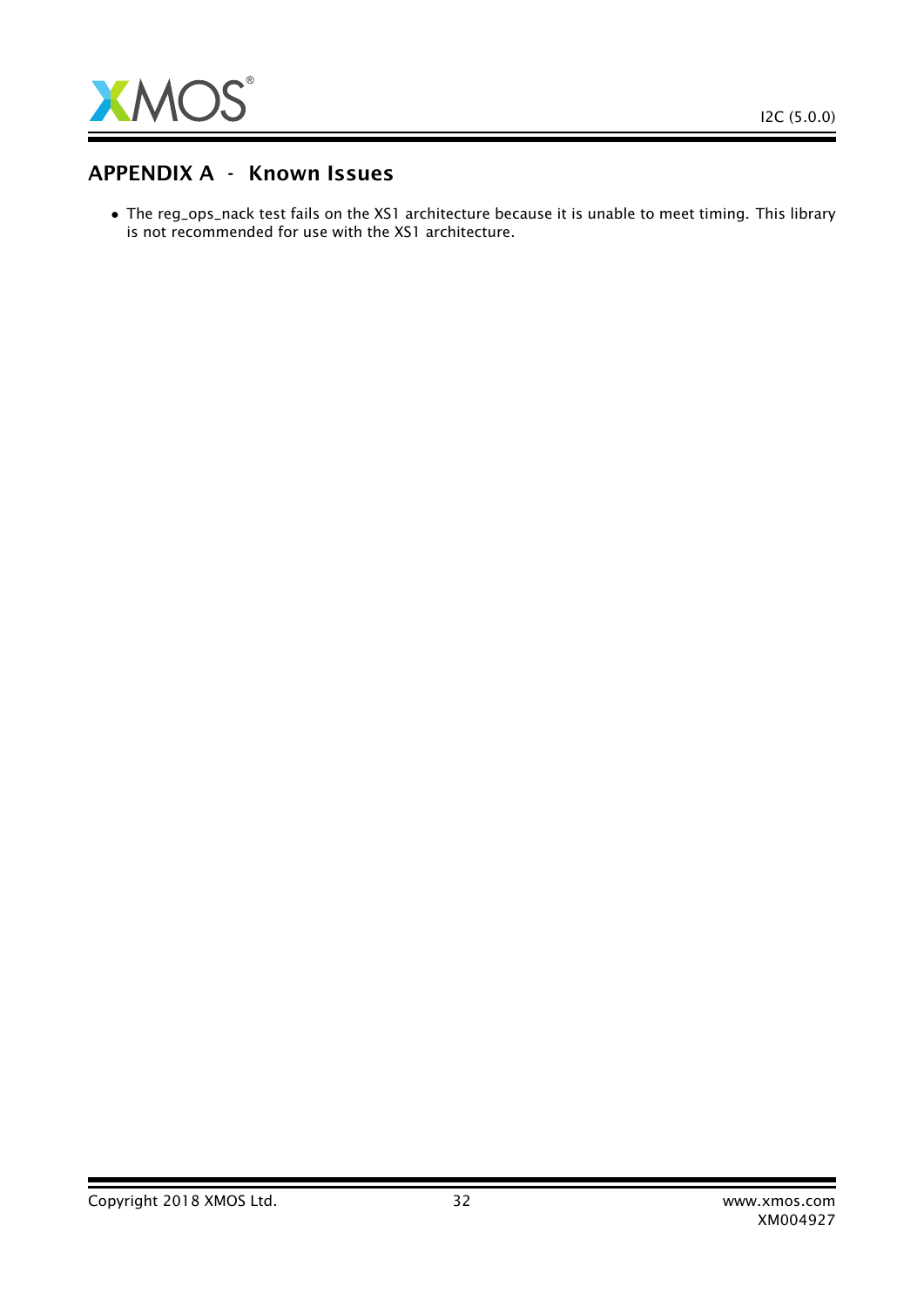

### APPENDIX B - I2C library change log

### B.1 5.0.0

- CHANGE: i2c\_master\_single\_port no longer supported on XS1.
- CHANGE: Removed the start\_read\_request() and start\_write\_request() functions from the i2c\_slave\_callback\_if.
- CHANGE: Removed the start\_master\_read() and start\_master\_write() functions from the i2c\_slave\_callback\_if.
- RESOLVED: Fixed timing of i2c master (both single port and multi-port).
- RESOLVED: Fixed bug with the master not coping with clock stretching on start bits.

### B.2 4.0.2

• RESOLVED: Make use of Wavedrom in documentation generation offline (fixes automated build due to a known Wavevedrom issue where it would generate zero size PNG)

### B.3 4.0.1

• RESOLVED: Suppressed warning "argument 1 of 'i2c\_master\_async\_aux' slices interface preventing analysis of its parallel usage".

### B.4 4.0.0

- CHANGE: Register read/write functions are now all MSB first
- RESOLVED: i2c slave working properly (versions pre 4.0.0 not suitable for i2c slave)
- RESOLVED: Fixed byte ordering of write\_reg16\_addr8()
- RESOLVED: Fixed master transmitting on multi-bit port

### B.5 3.1.6

• CHANGE: Change title to remove special characters

### B.6 3.1.5

• CHANGE: Update app notes

### B.7 3.1.4

• CHANGE: Remove invalid app notes

### B.8 3.1.3

• CHANGE: Update to source code license and copyright

### B.9 3.1.2

• RESOLVED: Fix incorrect reading of r/w bit in slave component

### B.10 3.1.1

• CHANGE: Minor user guide updates